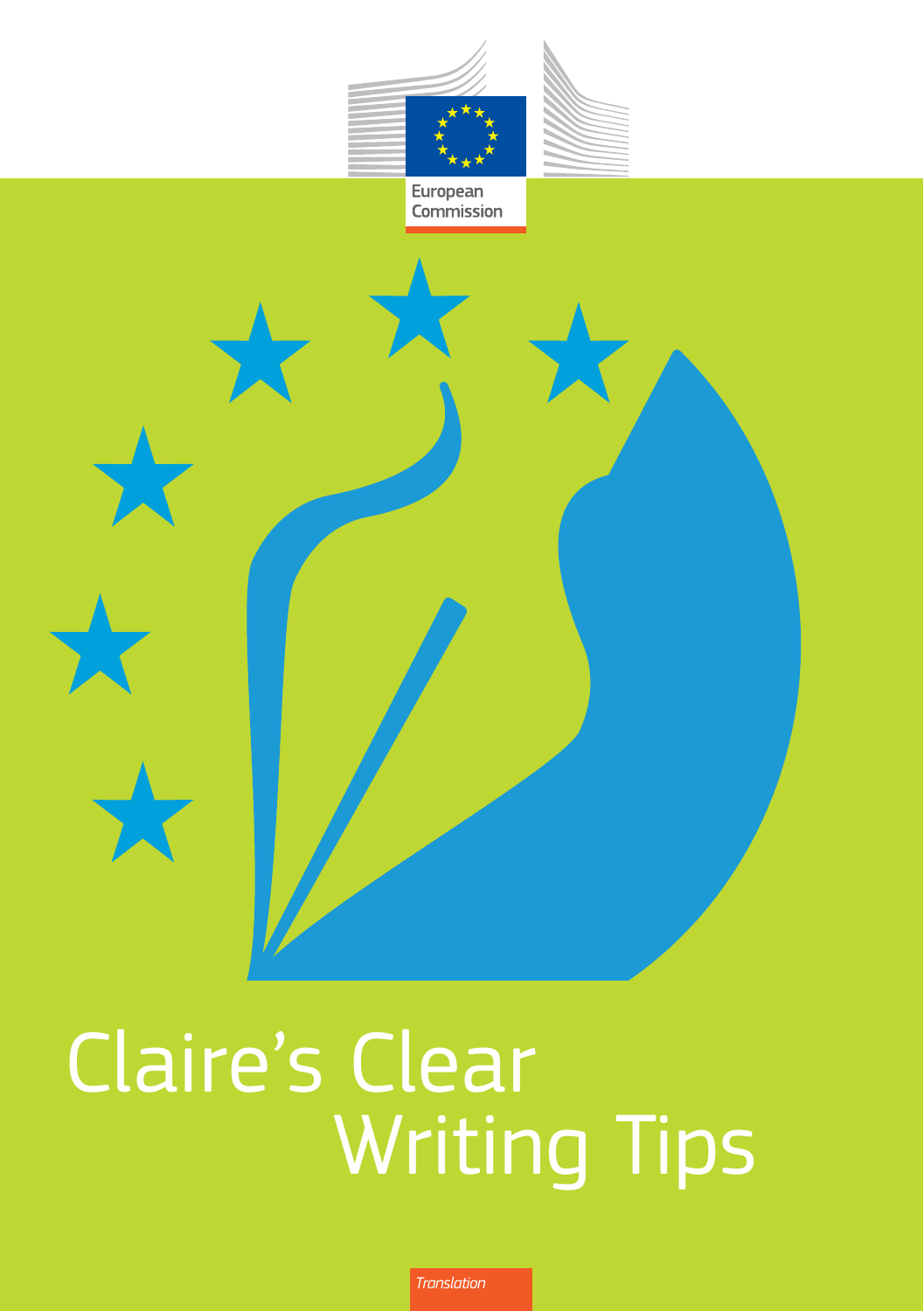

# **Claire's Clear Writing Tips**

Claire is the face of the European Commission's Clear Writing campaign. As her name (meaning 'clear' in French) suggests, she is an expert on clear writing. Here she presents some detailed practical tips to help EU staff avoid common pitfalls and draft more clearly. These tips on writing in English expand upon the guide How to write clearly, which is available in all official EU languages.

#### **Contents**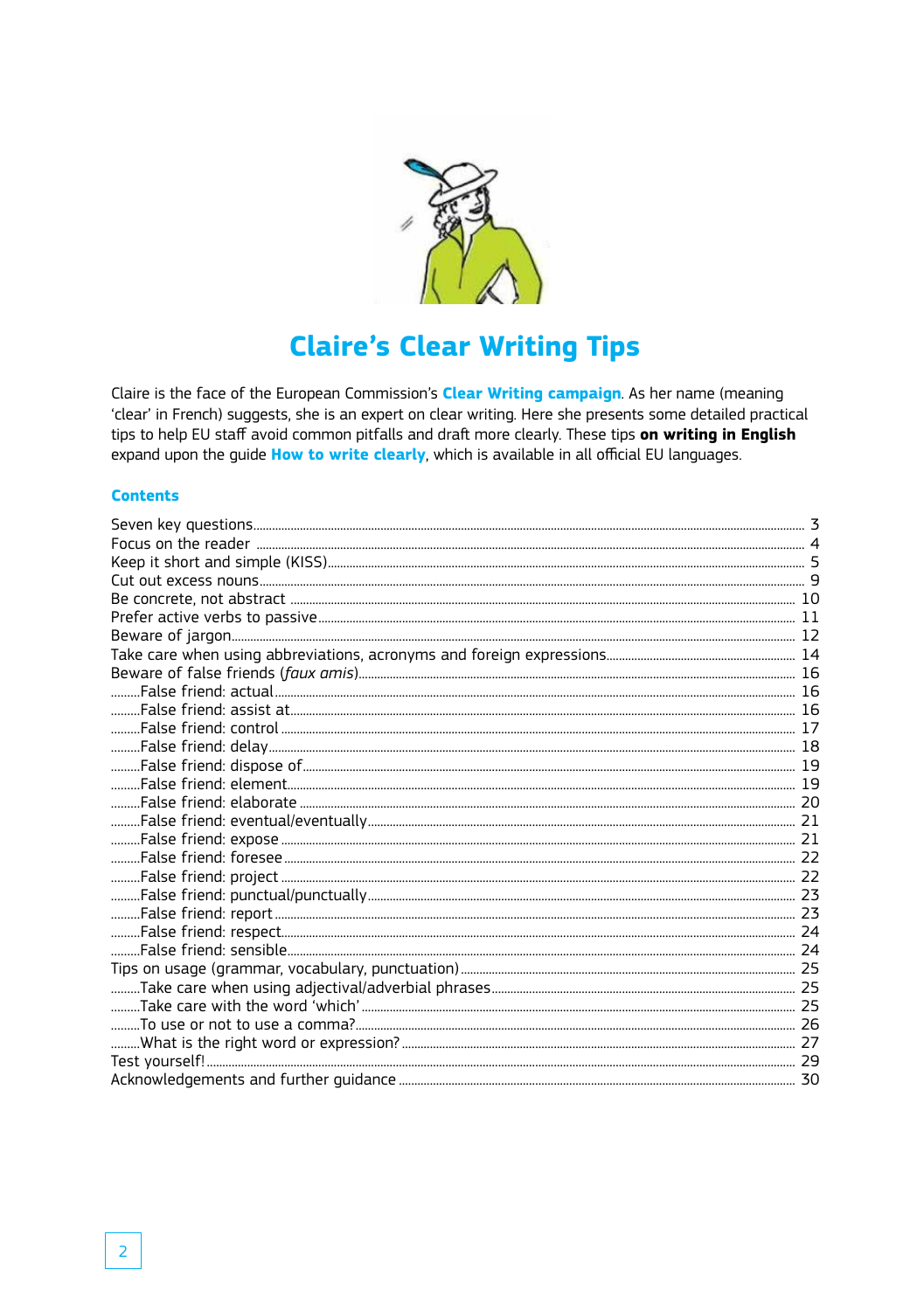# Seven key questions

#### **First things first. Before you start writing, imagine what questions your reader might ask.**

A clear, well-structured text should answer these 'seven questions':

- 1. *What* is being done?
- 2. *Who* is doing it (to *whom*)?
- 3. *When* is it being done?
- 4. *Where* is it being done?
- 5. *How* is it being done?
- 6. *Why* is it being done?
- 7. *How* much is involved (resources, time, etc.)?



#### **So:**

#### **Don't write this:**

**At the appropriate stage, the necessary steps will be taken and sufficient funds committed to tackle the problems arising in several Member States.**

Because it is vague and uninformative, and therefore uninteresting. It provides no clear answers to any of the seven questions. Why?



#### **Instead, write this:**

**Over the next six months, the European Central Bank will provide the governments of Ireland, Spain and Portugal with a loan of €10 billion from the emergency fund to help them tackle their debt crisis.** 

Because it is specific, clear and informative. Why?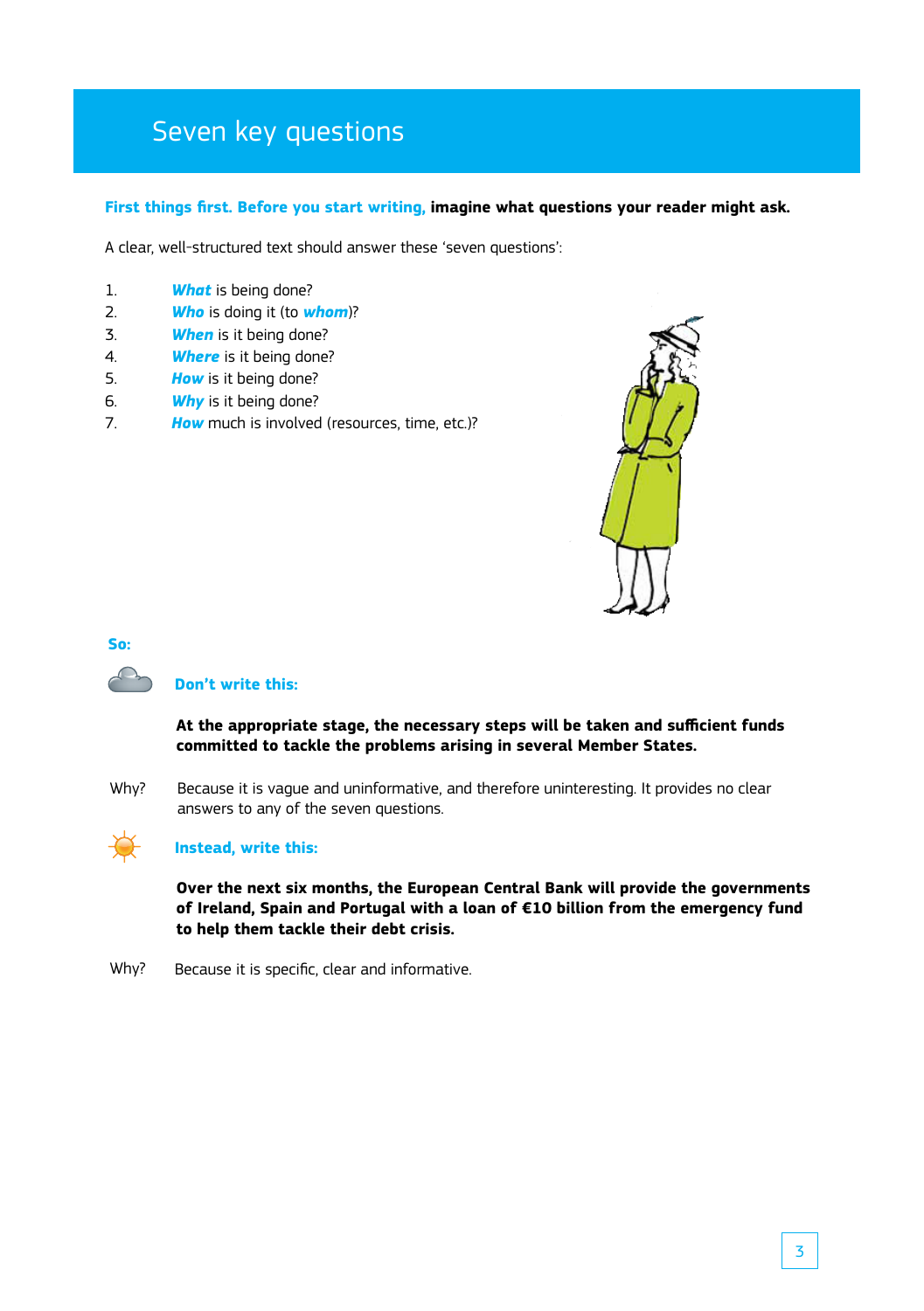# Focus on the reader

**Who are you writing for?** Involve them by addressing them directly ('**you**' is underused). **What do they need to know?** Use the 'seven key questions' approach described previously. **What will really interest them?** Give them only the information they actually need. Leave out as many details of EU procedures and structures as you can, unless these are essential for your reader.



#### **Don't write this:**

**The institute will engage with its key stakeholders: the European institutions (European Parliament, the Commission and other European Agencies, such as the Fundamental Rights Agency, EUROFOUND, EU-OSHA), relevant agencies in the Justice and Home Affairs cluster and the Member States, to take advantage of synergies.** 



#### **Instead, write this:**

**The institute will engage with its key stakeholders — EU institutions and agencies, justice and home affairs organisations, and Member States — to take advantage of shared expertise.** 



#### **Don't write this:**

**It is unadvisable to be in control of a moving vehicle when suffering from fatigue.**

**Demonstrate the relevance of the proposal to the needs and constraints of the target groups and final beneficiaries.**

**This part of the Grant Application Form is intended to allow the Applicant to describe certain aspects of the project which could not be specifically addressed in Part B. The Applicant should set out the work plan by subdividing it into steps.**



#### **Try this instead:**

**You should not drive if you are tired.**

**Show how your proposed project will meet the needs and constraints of the people it is intended to benefit.**

**This part of the grant application form allows you to describe aspects of the project which could not be dealt with in Part B. You should set out your work plan and subdivide it into steps.**

| <b>Readability test</b>                                                               |
|---------------------------------------------------------------------------------------|
| Ask yourself:                                                                         |
| Would your friends understand it?                                                     |
| Are all instructions clear?                                                           |
| Can it be easily and accurately translated?                                           |
| Is there enough white space (e.g. short paragraphs,<br>bullet points where possible)? |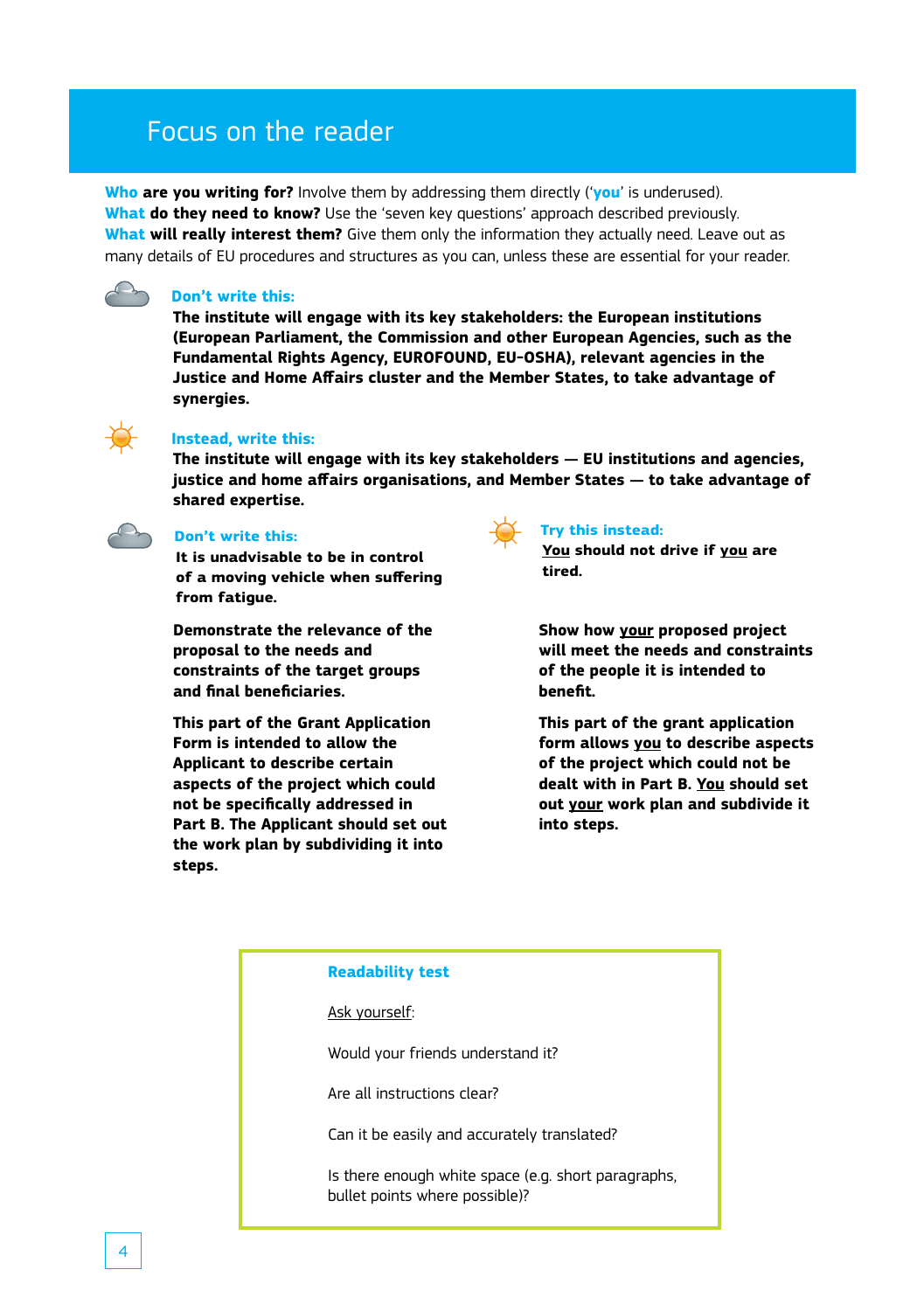# Keep it short and simple (KISS)

To achieve greater clarity:

- **split long sentences** (and paragraphs) into two or three shorter ones;
- **cut out unnecessary words** using active verbs where possible can help you do this;
- **replace overly complex phrasing** with simple, everyday language;
- **use bullet points** for lists of facts or information;
- **avoid ambiguous expressions**.



## **Don't write this:**

**It furthermore seems appropriate to enable a preliminary regime with a control on the volume of products that are placed on the market using this procedure with their conformity assessment based on the results of initial compatibility studies.**

**Problem:** long sentence (38 words) containing a lot of ideas; jargon (regime), incorrect usage (control)



#### **Instead, write this:**

**There should be preliminary arrangements for limiting the volume of products placed on the market. Their conformity should be assessed on the basis of initial compatibility studies.**

**Solution:** two shorter sentences (27 words) with one idea per sentence, fewer nouns



#### **Don't write this:**

**The final amount of the grant will depend on the implementation of the action in accordance with the terms and conditions of this Agreement. It will be determined at the time of the payment of the balance and will correspond to the lowest of the amounts calculated under Article 10.**

**Problem:** verbose (50 words) and over-complicated

## **Instead, write this:**

**The final amount of the grant depends on the action meeting the terms and conditions of this Agreement. The amount is calculated when the balance is paid. It corresponds to the lowest of the amounts calculated under Article 10.**

**Solution:** three shorter sentences (39 words) with one idea per sentence, plain language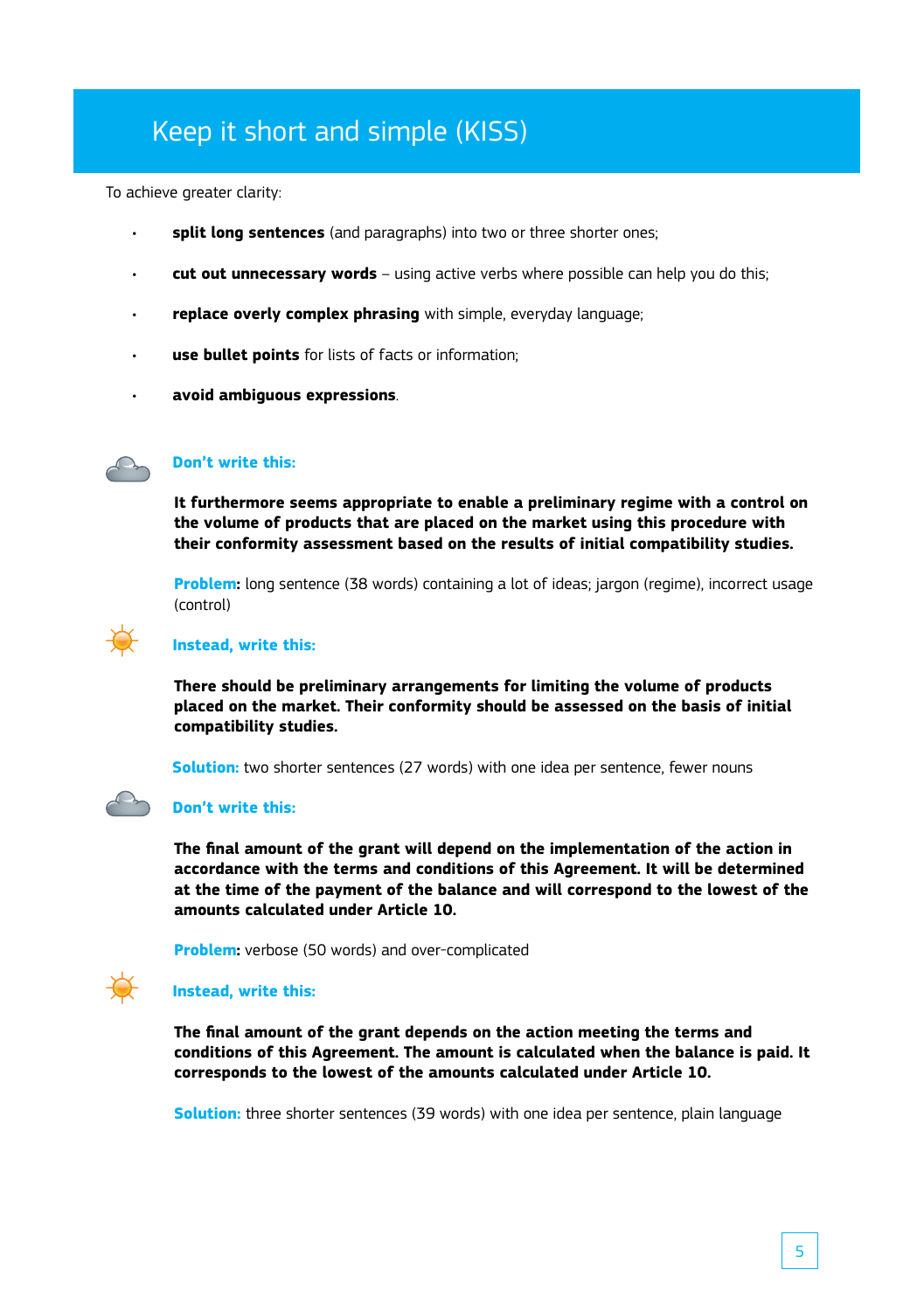

#### **Don't write this:**

**Strengthening of cooperation between national authorities further needs improving, as well as its intensity.**

**Problem:** too many (abstract) nouns; impersonal, awkward grammar

#### **Instead, write this:**

**National authorities need to work together more closely and more regularly.**

**Solution:** more verbs, simpler grammar



#### **Don't write this:**

**The breach, by the beneficiaries, of their obligations pursuant to Article 1, may, if appropriate, lead to any of the measures provided under Article 6.**

**Problem:** ambiguous and wordy; passive construction

## **Instead, write this:**

**If a beneficiary breaches its obligations under Article 1, the Commission may apply any of the measures in Article 6.**

**Solution:** sentence shortened and restructured; ambiguity resolved by changing 'beneficiaries' to the singular; active voice used and both agents named

#### **Don't write this:**

#### **It goes without saying that our volunteers love their work.**

**Problem:** wordy, redundant jargon at the beginning of the sentence ('it goes without saying'). This kind of thing is called 'throat-clearing'.



#### **Instead, write this:**

#### **Our volunteers (clearly) love their work.**

**Solution:** cut out words that are doing no work or adding little meaning to the sentence

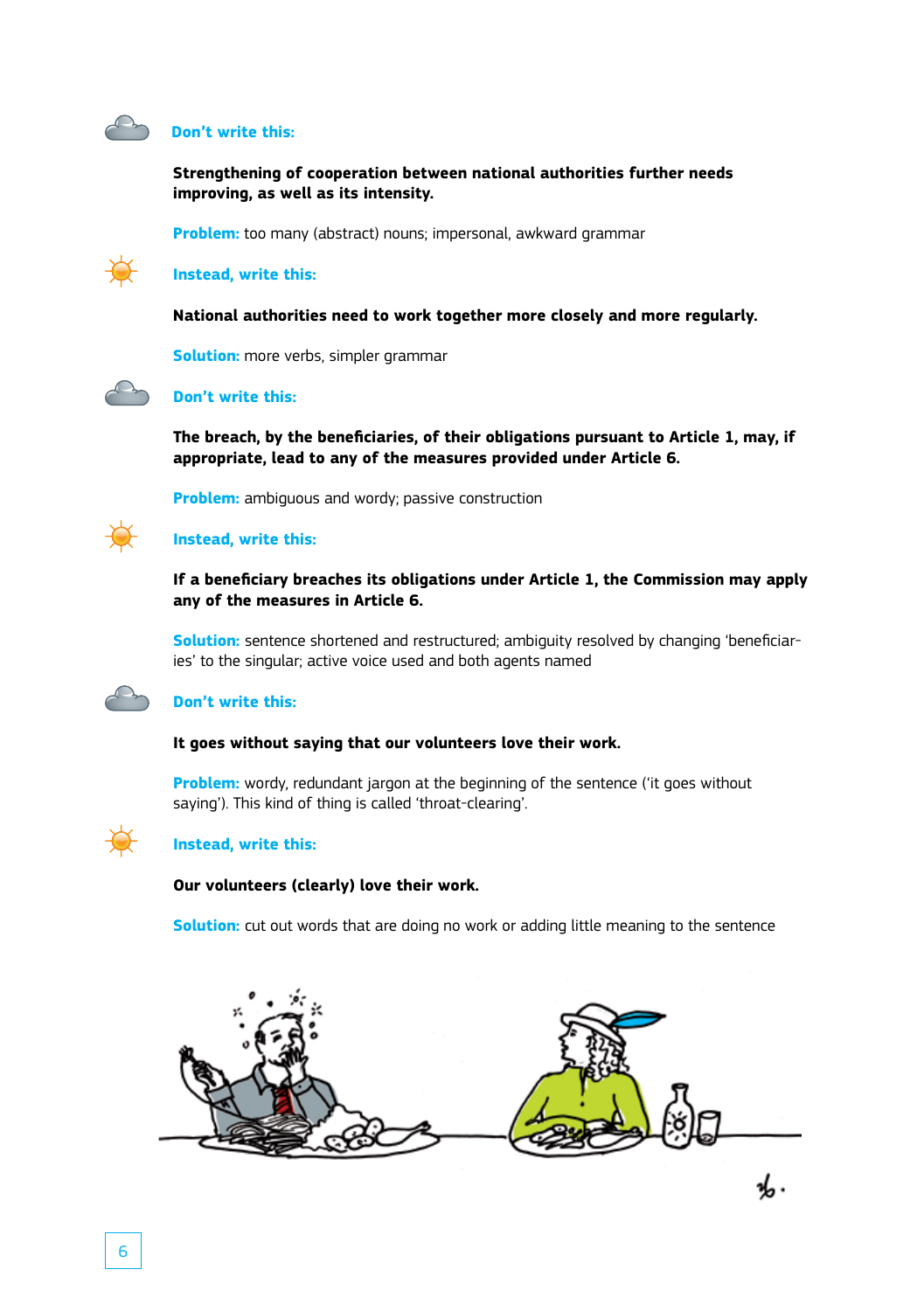

**SIMPLIFY!** Resist the temptation to use long **words** and **expressions** — short, simple ones are often the clearest.



**This will contribute to improving the situation.** 

**Indeed, this will facilitate the monitoring of the trend by the Commission.**

**The wider political dialogue gave national parliaments the possibility to play a role in shaping policy at EU level.**

**The reason I am working for DG DEVCO is because I am interested in the EU's relations with developing countries.**

**The number of women in management positions is lower in comparison to the number of men.**

**This will help improve the situation.** 

**This will help the Commission to monitor the trend.**

**Wider political dialogue enabled national parliaments to play a role in shaping EU policy.**

**I am working for DG DEVCO because I am interested in the EU's relations with developing countries.**

**There are fewer women than men in management positions.**

Here are some **simple alternatives** to help you make phrases more concise:



**in the event that provided that on condition that where/when**

 **if**

To make texts clearer and more concise, use 'if' wherever you can to express a **condition**.

**If the temperature in your office this summer exceeds 30⁰C, you may work from home.** (not 'On condition that …')

**If you work from home, remember to transfer your calls from the office to your private line.** (not 'In the event that ...')

**If you decide to work from home, please inform your line manager.** (not 'In case …')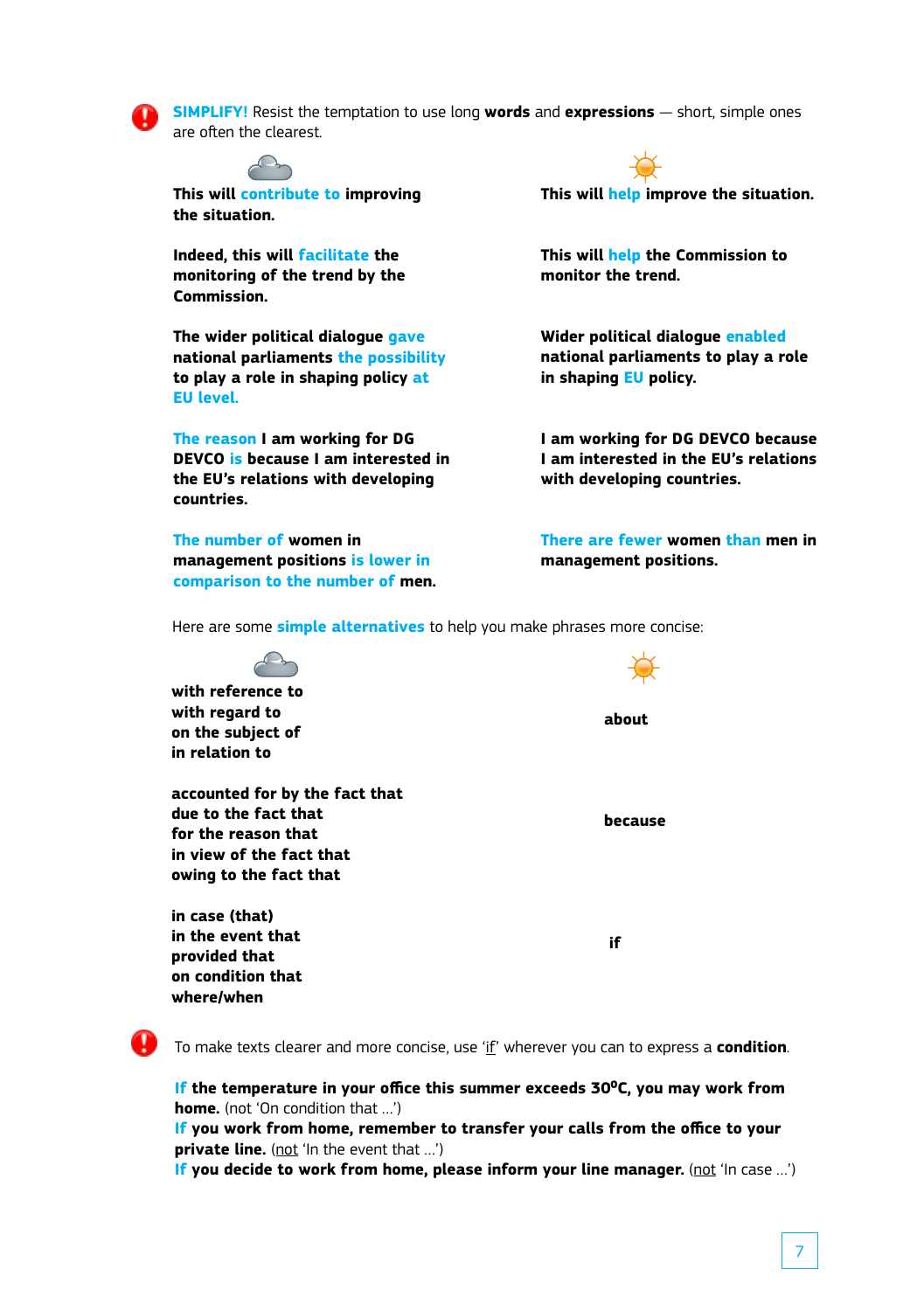# **Readability test**

Ask yourself:

Have you used the shortest phrase?

Is all the information relevant?

Are any words or expressions redundant?

Is there any unnecessary repetition?

Are there any ambiguities?

**And finally …**

Does the language sound natural?



**K**eep **i**t **s**hort and **s**imple!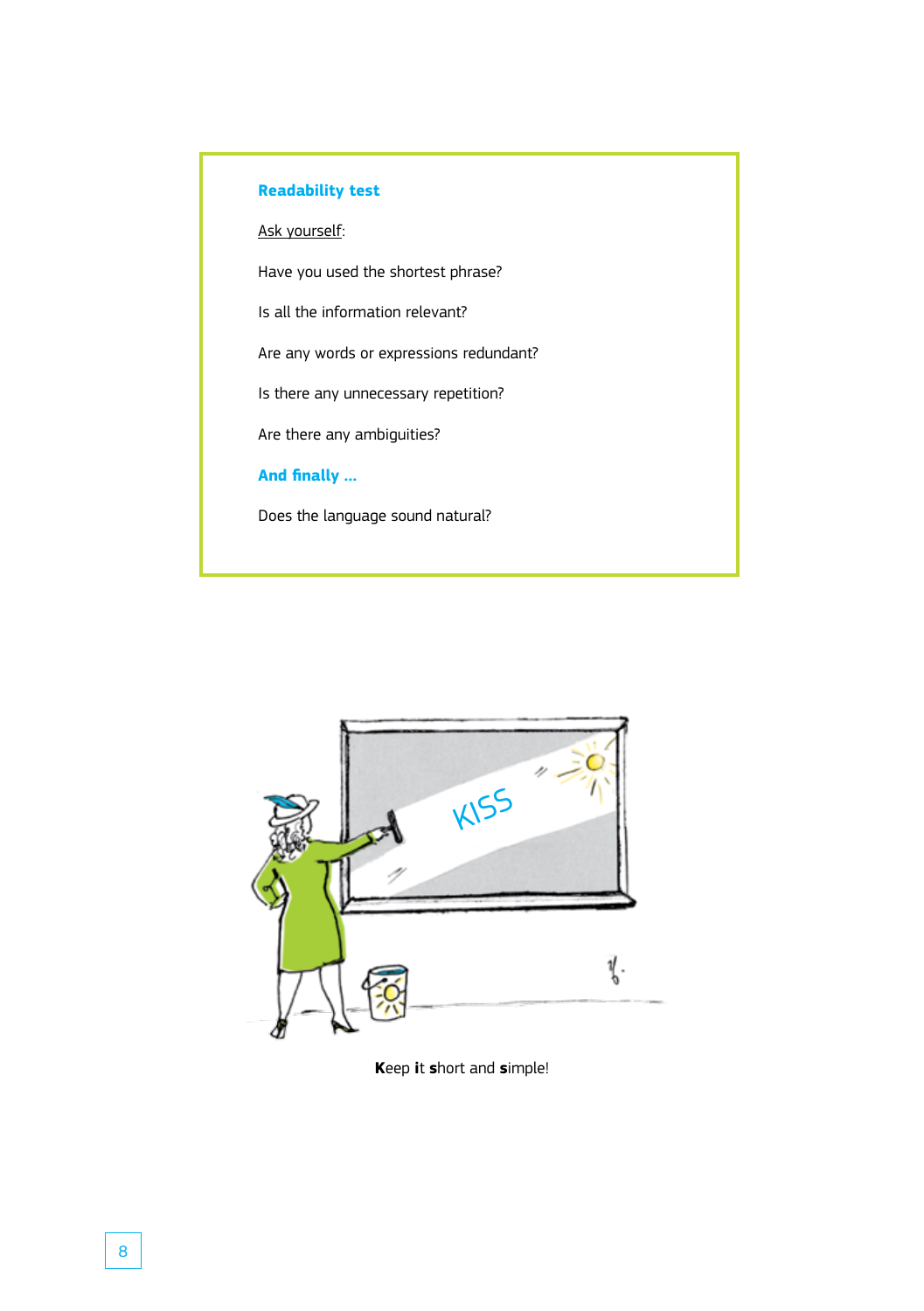# Cut out excess nouns

A sentence full of nouns is hard to read. If you can, use verbs instead. The result will often be a shorter, simpler and more dynamic text.



#### **Do you need all these nouns?**

**The intention of the Commission is the reinforcement of the monitoring of the development of these policies and thus the assurance of the continuation of the implementation of the agreed strategies by the Member States.** (35 words — 11 nouns)



#### **Try verbs instead:**

**The Commission intends to monitor these policies closely, to ensure that Member States continue implementing the agreed strategies.** (18 words  $-$  4 nouns)

#### **Do you need all these nouns?**

**There is a need for an intensification of Community efforts aimed at the prevention of the pollution of the coastlines of Europe through the accidental spillage of oil.**  (28 words — 10 nouns)



#### **Try verbs instead:**

**The EU must do more to protect Europe's coasts from oil spills.** (12 words — 5 nouns)



#### **Don't write this:**

**Tourism expenditure by Europeans aged 65 or over grew by 33% in the past five years.** 

**The establishment of shelters and strengthening of health services in areas where there is a congregation of displaced persons are our priority.**

**Your employment contract confers on you an entitlement to full remuneration for one calendar month in the event of your medical incapacitation.**



#### **Try this instead**

**Europeans aged 65+ spent 33% more on tourism over the past five years.**

**We need to urgently set up shelters and boost health services in areas where displaced people are staying.**

**Your employment contract entitles you to full pay for a month if you fall ill.**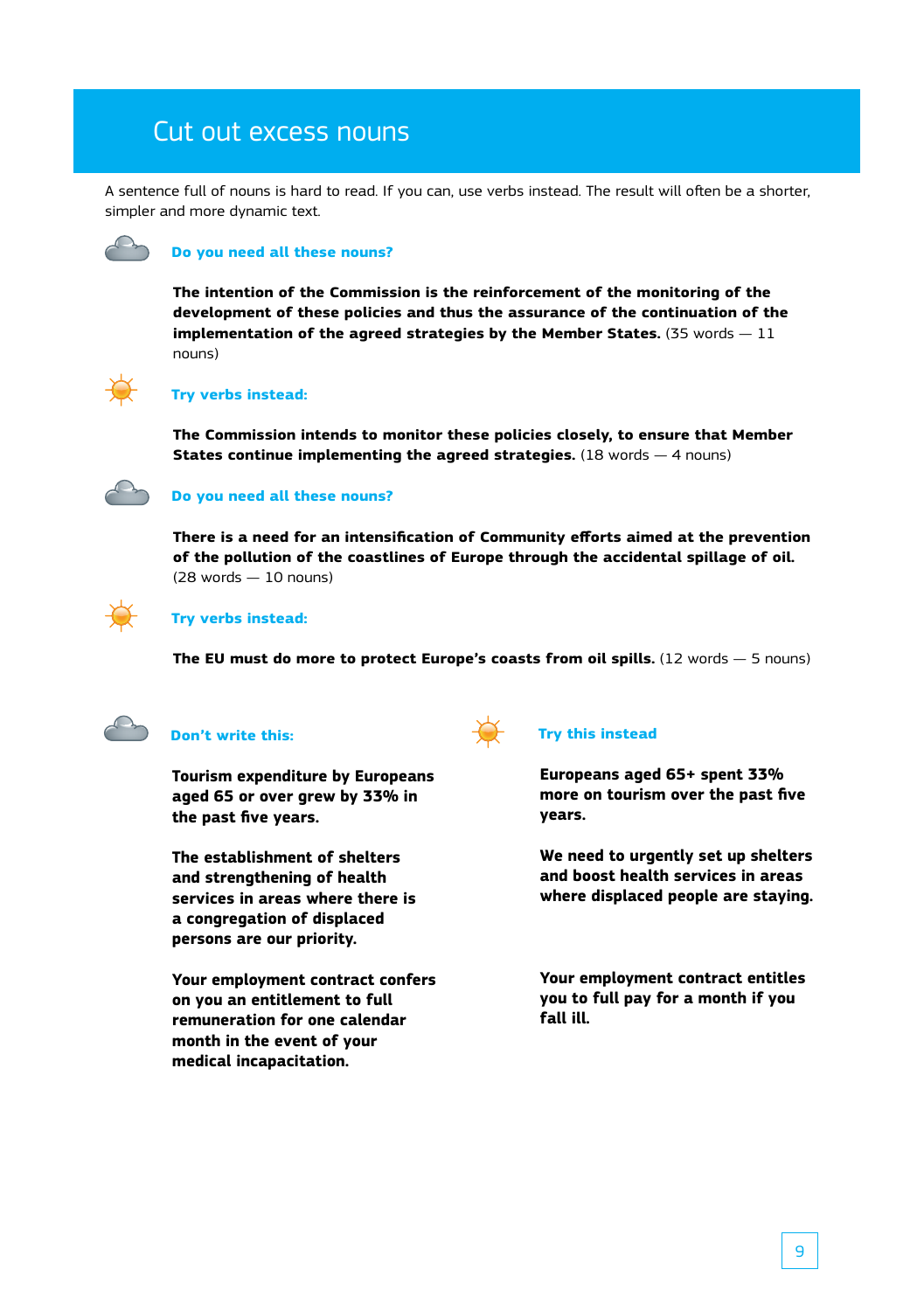# Be concrete, not abstract

Replace vague and abstract expressions with concrete language. The text will be clearer, more meaningful, and often shorter too.



## **Do you need all this abstraction?**

**It is a matter of necessity that citizens be aware of the division of competences among European institutions and Member States.**

**The principle of the liability of Member States for breach of EU law plays an important part in consolidating the protection of the rights conferred on individuals by EU provisions.**

**The confidentiality of the information exchanged pursuant to the Agreement must be preserved by the beneficiary.**

**The vast majority of our assets will be out in the public space.** (Police press briefing on security in London)



# **Abstract language**

*negative evolution (of the economy) remunerated employment hierarchical superior employment destruction human capital development specificities commonalities orientations towards actions ensure the universal availability of*



## **Try being more concrete:**

**People need to know who does what in the EU.**

**Member States can be taken to court if they break EU law, and this helps ensure that citizens' rights are protected.** 

**The beneficiary must not disclose information exchanged under this Agreement to third parties.**

**Most of our officers will be on patrol on the streets.**



## **Concrete language**

| (economic) downturn, decline, slump       |
|-------------------------------------------|
| paid work                                 |
| boss, line manager                        |
| job losses                                |
| training for staff                        |
| specific features/characteristics (of x)  |
| shared or common aspects/themes/<br>goals |
| quidelines for action                     |
|                                           |

ensure that everyone has access to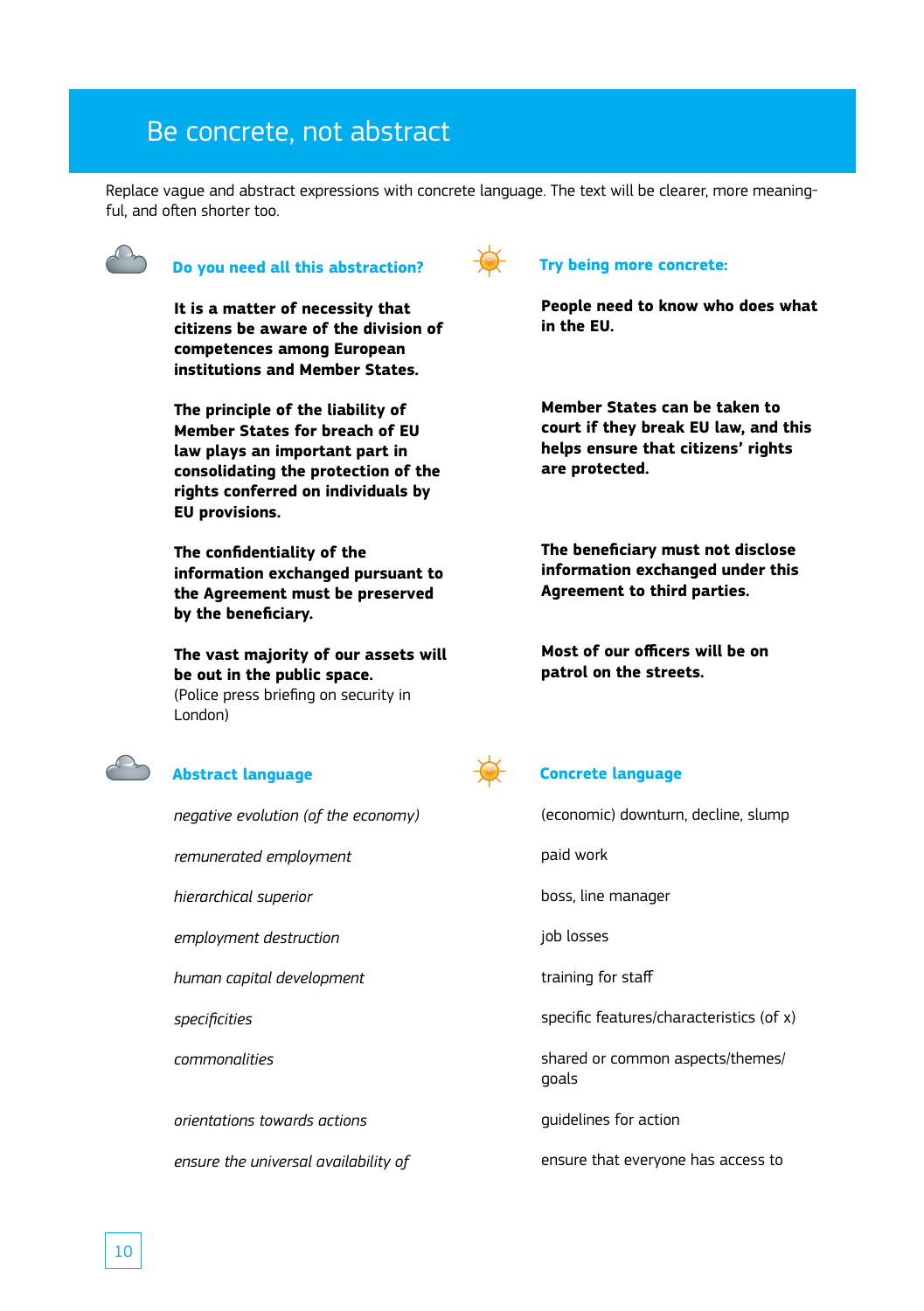# Prefer active verbs to passive

Sentences are usually clearer and simpler (and shorter) if the verbs are in the active form rather than the passive.



#### **Don't write this:**

**It has been decided by the Commission that smoking in its offices should be banned.**

**The setting up of the advisory service by the Member States and the use of the service by farmers will be supported by these measures.**



## **Try this instead:**

**The Commission has decided to ban smoking in its offices.**

**These measures will help Member States set up the advisory service and will help farmers use it.**



Name the **agents** of each action if possible, and put the actions *in the order in which they occur*.

#### **Don't write this:**

**Its decision on the allocation of EU assistance will be taken subsequent to receipt of all project applications and the Award Committee's meeting.**



#### **Instead write this:**

- **1. When all the applicants** *have submitted* **their project applications,**
- **2. the Award Committee** *will meet*
- **3.** *to decide*
- **4. how much EU aid it** *will grant* **to each.**

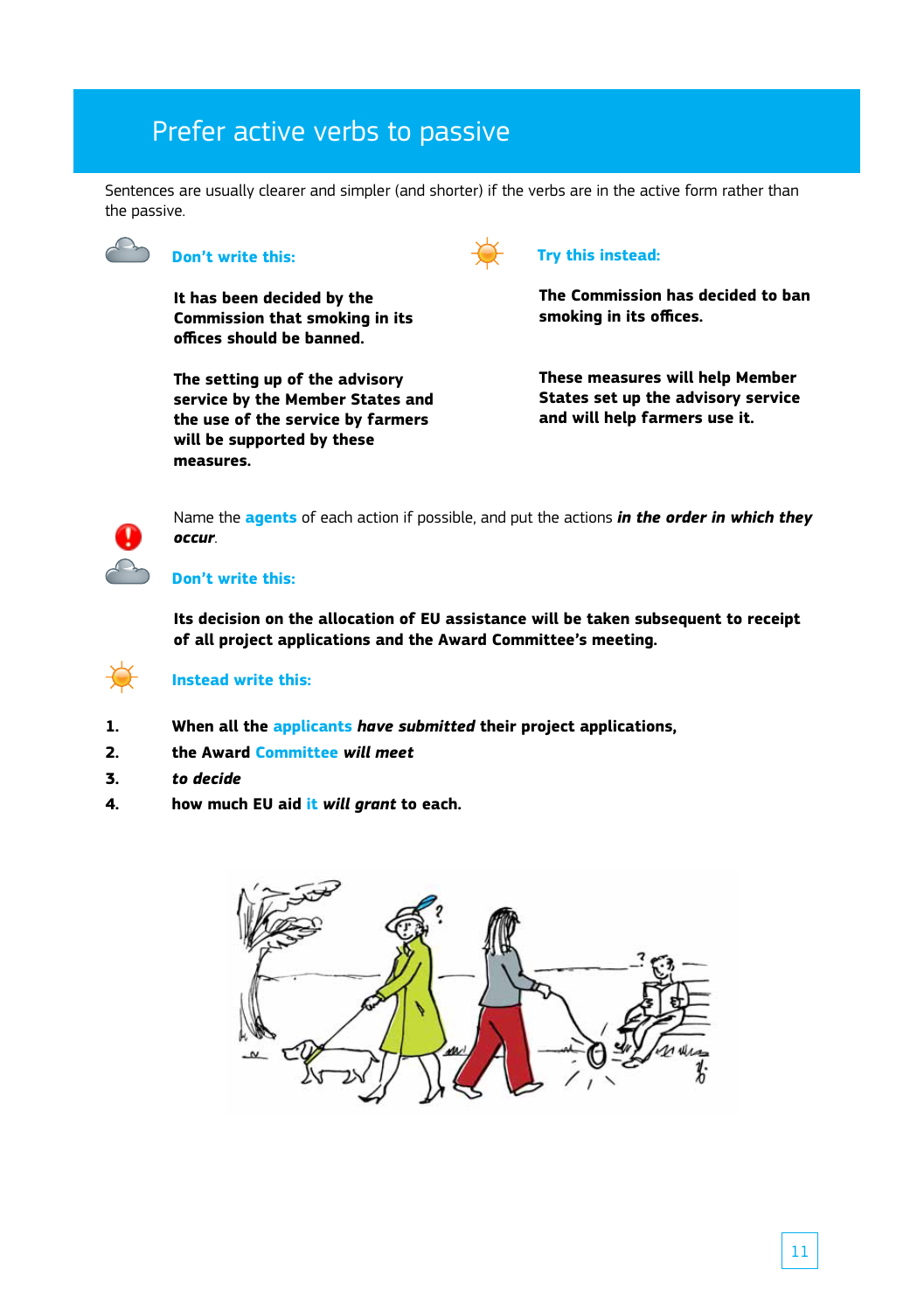# Beware of jargon

Jargon is vocabulary used by groups of insiders or specialists to communicate with each other. Make sure that any document you want outsiders to read is as jargon-free as possible. If you do have to use jargon terms, explain them when you first use them.



#### **Don't write this:**

**EU customs legislation must be applied in a convergent and harmonised way.**

**The IAS is reviewing our SNE employment modalities.**



# **Try this instead:**

**EU customs legislation must be applied consistently.**

**The Internal Audit Service (IAS) is reviewing our arrangements for employing seconded national experts.**



#### **Don't write this:**

**In order to achieve our overarching goal to eradicate never events, we will need to engage and collaborate with organisations and bodies across the healthcare spectrum, to not only ensure the initiatives we develop are accessible and achievable, but also that they can be used as standard practice across the healthcare system.**

(National Health Service, England – report summary)

## **Instead, write this:**

*'Never events' are serious patient safety incidents that should not be allowed to happen.* **To prevent these arising, we need to work with a wide range of healthcare groups and organisations to develop realistic and achievable initiatives that can become standard practice across the healthcare system.** 



The sentence in italics can be omitted if the reader is familiar with the term 'never events' or if it has been explained earlier in the text.



#### **Jargon**



# **English**

| blue-sky thinking             | clear/visionary thinking         |
|-------------------------------|----------------------------------|
| deliverables                  | results, benefits or outcomes    |
| keep in the loop              | keep informed                    |
| human capital                 | people and their skills          |
| active labour market policies | job creation schemes or measures |
| modalities                    | arrangements, procedures         |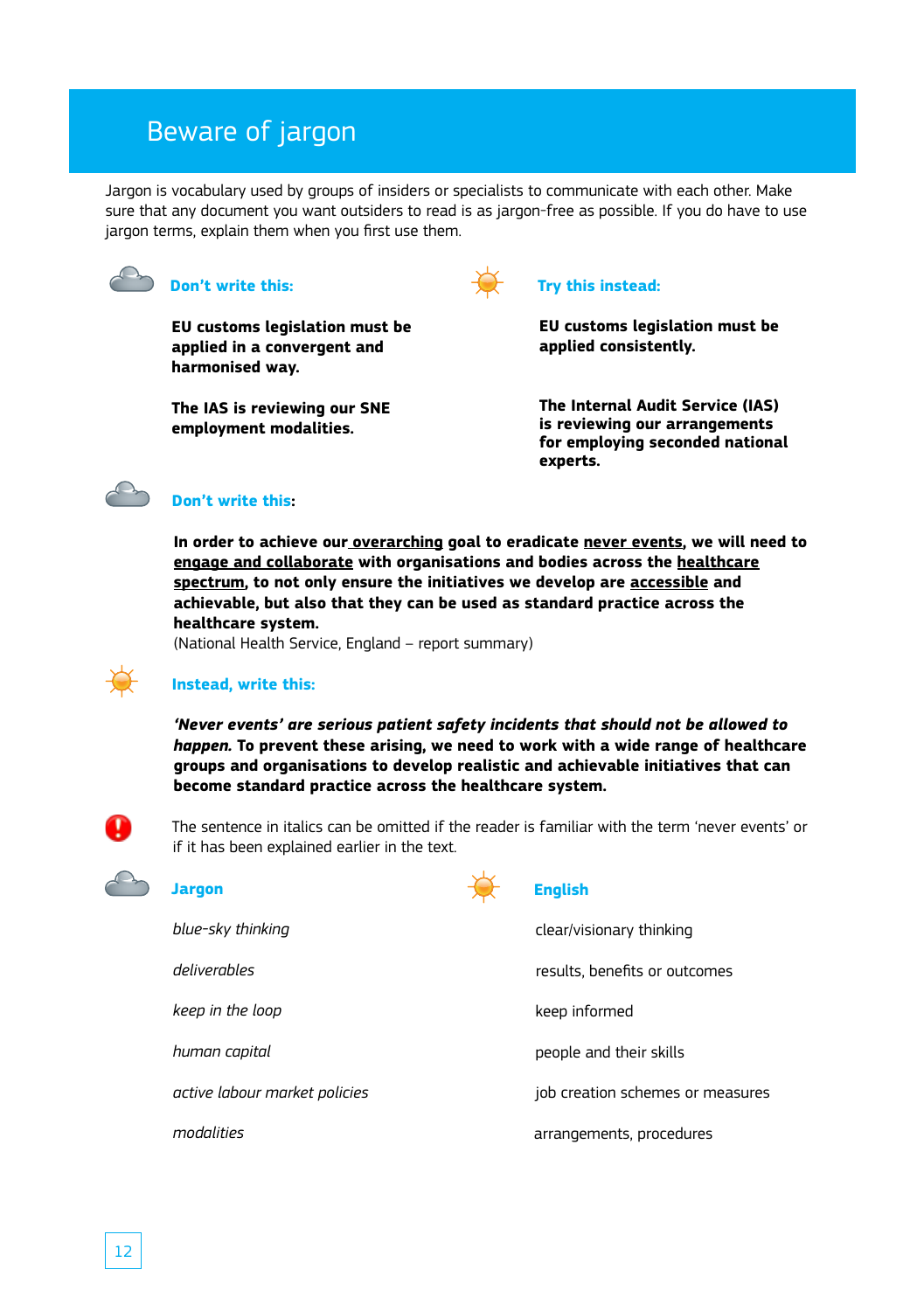**Clear explanations of jargon can be found in: 'EU jargon in English and some possible alternatives' http://ec.europa.eu/ipg/content/tips/words-style/jargon-alternatives\_en.htm**

**Definitions of technical and legal terms relating to EU activities can be found in: the online 'Europa Glossary' http://europa.eu/legislation\_summaries/glossary/index\_en.htm**

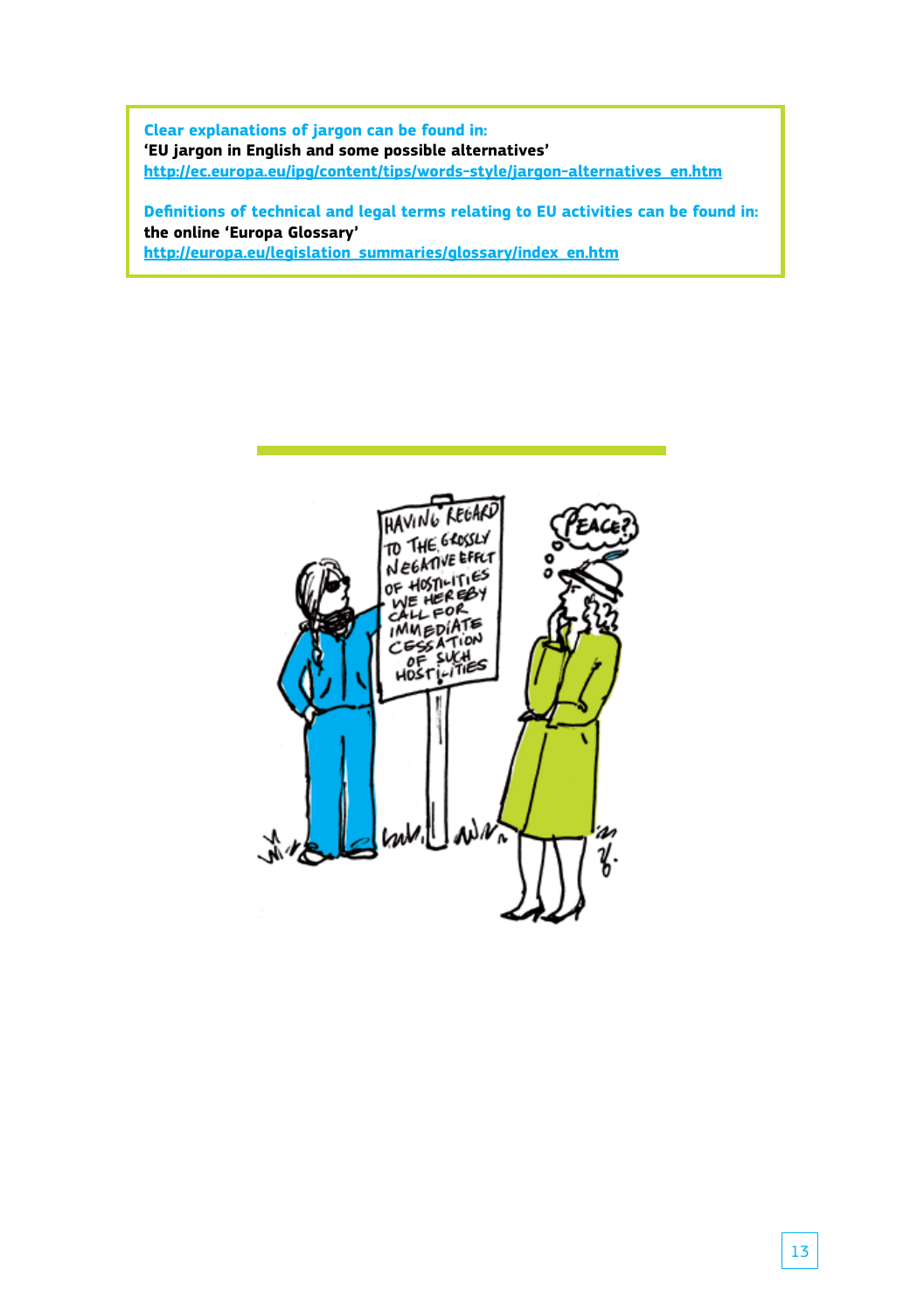# Take care when using abbreviations, acronyms and foreign expressions

Too many unfamiliar abbreviations or foreign words can make a document incomprehensible. Latin is used much less frequently in English than in some other languages. Not only does it make a document appear very formal, but it can alienate and annoy readers if they do not understand Latin.



# **Don't write this:**

**The information transmitted by the NAO and AA cf. the above deadlines is analysed by DG AGRI J.5 auditors au fil de l'eau, as further described below.** (guidelines)



#### **Instead, write this:**

**The national authorising officer and the Audit Authority (AA) submit information in accordance with the above schedule. This is analysed by DG Agriculture's auditors as set out below.** 



#### **Don't write this:**

**The Contractor has been convicted of an offence concerning its professional conduct by a judgment which has the force of** *res judicata***.**



#### **You could write this:**

**The Contractor has been convicted of an offence concerning its professional conduct by a final judgment, not subject to an appeal.**



#### **This is better still:**

**The Contractor has been convicted of an offence concerning its professional conduct by a court whose decision is final and not subject to appeal.**

*Example used with thanks to Gayl Russell and Louise Mills (Clear Legal Writing presentation)*

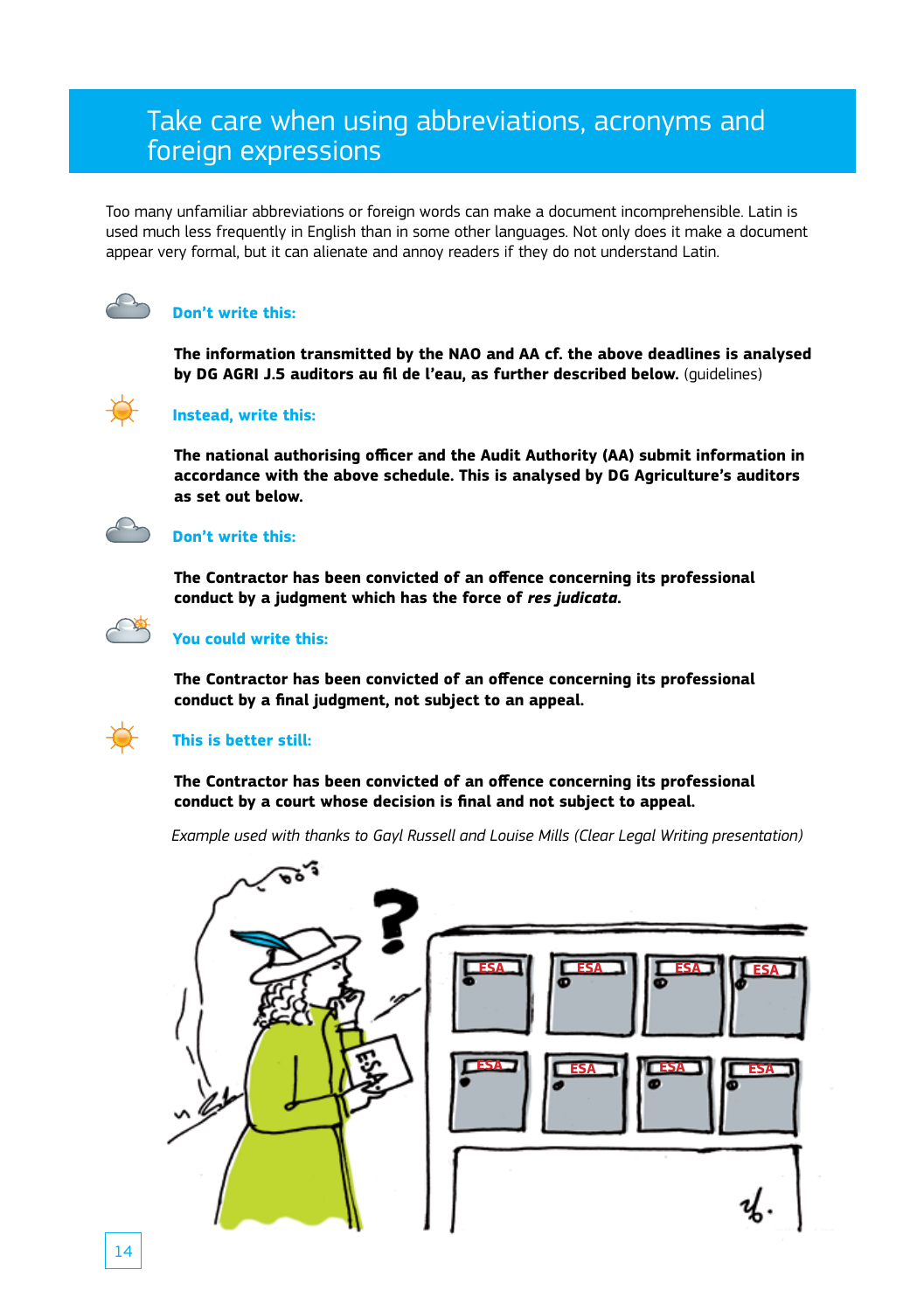| Latin            | <b>English</b>                                                       |
|------------------|----------------------------------------------------------------------|
| inter alia       | including, partly, for example, among<br>other things, in particular |
| prima facie      | at first sight, on the face of it                                    |
| de facto         | in reality, in effect, actual                                        |
| circa            | about                                                                |
| ex ante          | upstream, prior, advance                                             |
| ex post          | downstream, subsequent                                               |
| ex post facto    | after the event, retrospectively                                     |
| in toto          | completely, as a whole, entirely                                     |
| ipso facto       | therefore                                                            |
| post hoc         | after this                                                           |
| mutatis mutandis | with the necessary modifications                                     |



**Many of the acronyms and abbreviations used in European Commission documents are defined in the:**

**'Interinstitutional Style Guide' (Main Acronyms and Abbreviations) http://publications.europa.eu/code/en/en-5000400.htm**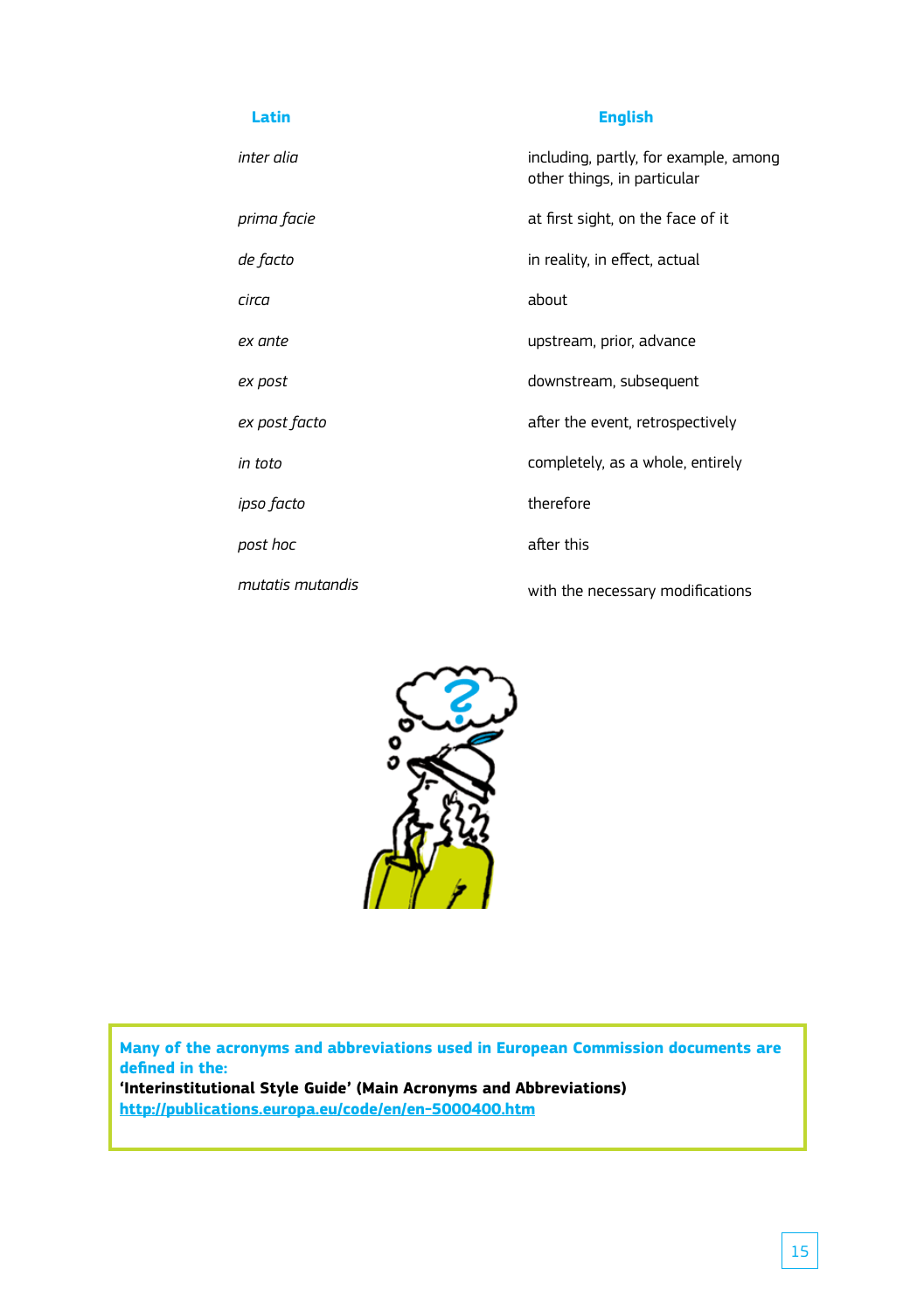# Beware of false friends (*faux amis*)

**False friends** are pairs of words in two languages that look similar, but differ in meaning.

#### **False friend: actual**

The English word 'actual' looks as if it means the same as the French '*actuel*', Dutch '*actueel*', German '*aktuell*', Italian '*attuale*' and Portuguese '*atual*'. But it doesn't. The English translation of all these words is **current** or **topical**. The English word 'actual' means 'real' or 'true'.



#### **Don't write this:**

**The ban on the import of live, captive birds was very actual in May.**



**Instead, write this:**

**The ban on the import of live, captive birds was very topical in May.**



#### **Car drivers should state their actual registration number.**





**Instead, write this:**

#### **Car drivers should state their current registration number.**



To 'assist at' is a literal translation of the French '*assister à'* and similar expressions in other Romance languages, but it doesn't mean the same thing. 'To assist' means 'to help' while *'assister à'* means to **attend**.



#### **The Director-General will be unable to assist at the September meeting.**

Why? Because you may insult your Director-General by suggesting that he won't be able to help at the meeting.



#### **Instead, write this:**

**The Director-General will be unable to attend the September meeting.**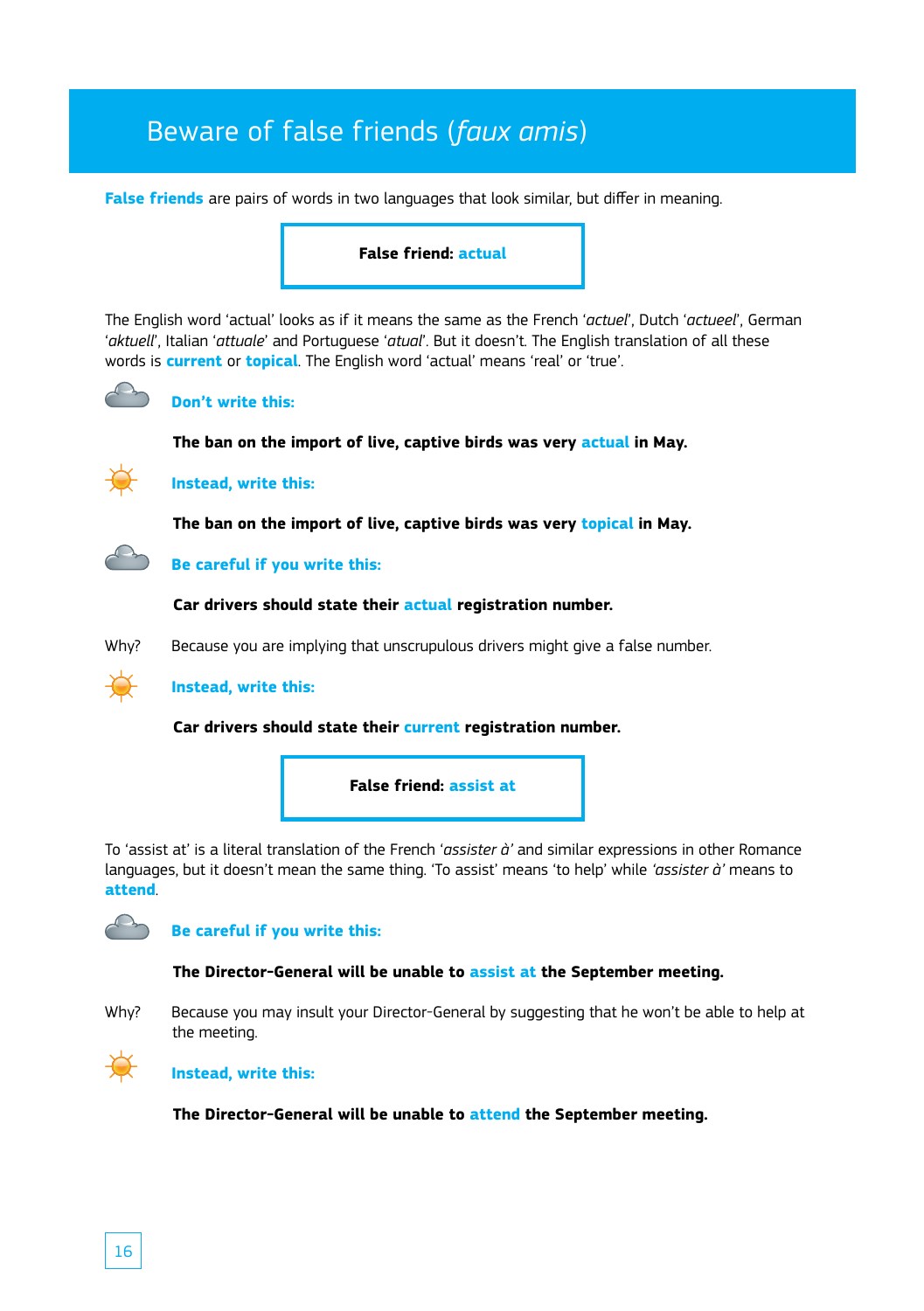#### **False friend: control**

'To control' is a literal translation of the French '*contrôler*', German '*kontrollieren*' and similar words in other languages, but the meaning is not the same in many cases.



When used as a verb, the English word 'control' has at least two meanings:

1. **to exercise power over** or **to be in charge or command of** something

2. **to limit** or **to restrict** something



#### **You can write this:**

**It is the responsibility of drivers to ensure that they are in control of their vehicle at all times.** (i.e. in command of the vehicle)

**Militants now control large parts of northern Syria.** (i.e. exercise power over)

**The purpose of this directive is to control pollution emissions.** (if the directive aims to restrict emissions, not just monitor them)

**The central bank raised interest rates in order to control inflation**. (i.e. in order to limit inflation)

**Room temperature is controlled automatically by a thermostat.**

#### **However:**

 $\curvearrowleft$ 

#### **Don't write this:**

**When you cross the border, customs officers will <b>control your car.** (No they won't: you will still be at the wheel, controlling your car.)



#### **Instead, write this:**

**When you cross the border, customs officers will inspect your car.**



Control' can be used as a noun in: **border control**, **customs control**, **passport control**.



#### **Don't write this:**

**Employee expense claims are randomly controlled by the tax authorities.**



#### **Instead, write this:**

**The tax authorities check a random sample of employee expense claims.**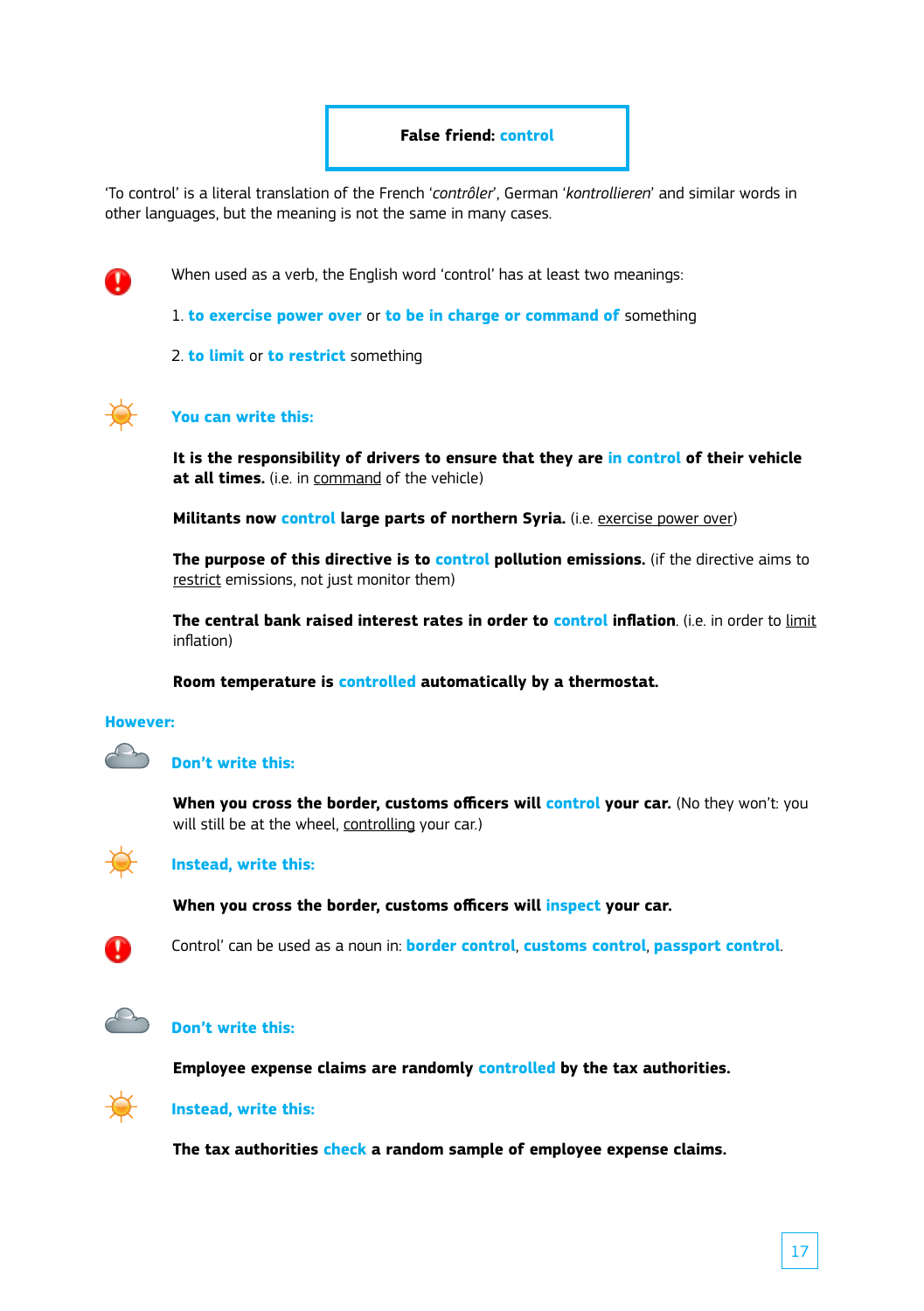

Avoid using 'control' in the following examples.

Use the **highlighted words** instead:

**The environment agency has launched a weather forecast model that can monitor smog levels in the air.**

**Appointment will be approved once the applicant's qualifications have been verified.** 

**The purpose of this report is to evaluate the agency's performance in 2014.**

**The pricing regulations limit the volume of product that may be imported and sold.** 

**Nurses supervise the healthcare of the children on the ward under the direction of paediatricians.**

**The main objective of the research is to assess the nutrient content of meals.**

**Is there any way to check that the data on my hard drive has not been corrupted?**



'Delay' looks as if it means the same as the French '*délai*', but it doesn't mean the same thing at all. The French word '*délai*' refers to a **period of time** or a **time limit** or **deadline**. In English, if something is delayed, it means it is late, postponed or held up, i.e. the time limit has passed.

## **Be careful if you write this:**

#### **The payment delay is three months.**

Why? Because you are saying that the payment is three months late!



#### **Instead, write this:**

**Payment must be made within three months.**

Why? Because this makes clear how much time you are allowed before you have to pay the bill.



## **Don't write this:**

**What is the delay for implementing the reforms in Greece?**

**The translation delay is 15 June 2014.**

**The driver did not respect the delay for delivering the IT equipment.**



#### **Instead, write this:**

**How long does Greece have to implement the reforms?**

**The deadline for the translation is 15 June 2014.**

**The driver did not meet the deadline for delivering the IT equipment.**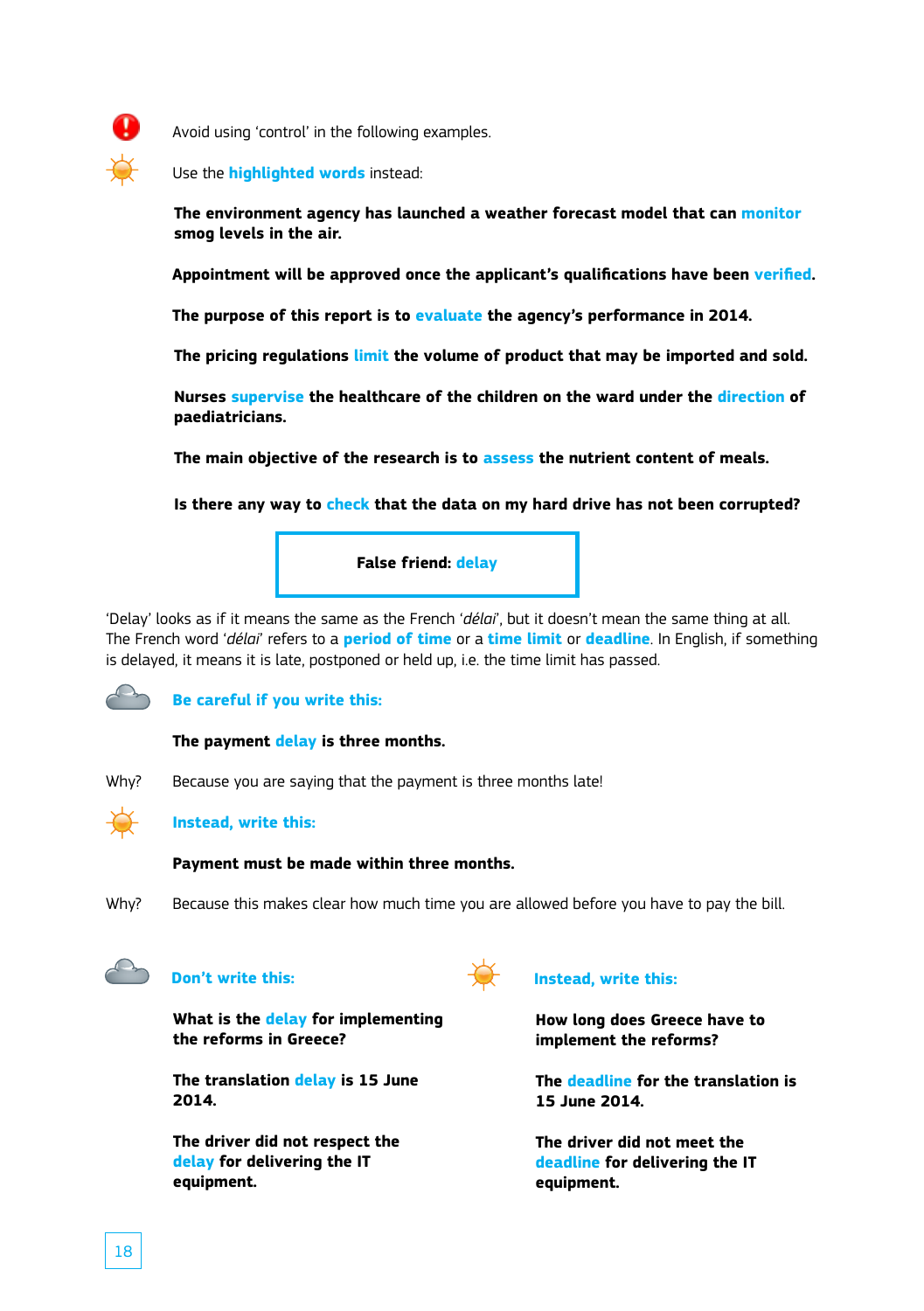#### **False friend: dispose of**

To 'dispose of' is a literal translation of the French '*disposer de*' and similar expressions in other Romance languages, but the meaning is completely different. '*Disposer de*' means **to have something**  or **to be equipped with**, but 'to dispose of' means 'to get rid of something'.



**Be careful if you write this:**

**DG MARE will dispose of Danish interpreters at the conference in Copenhagen.**

Why? Because this means that DG MARE will be removing Danish interpreters from the conference.



**Instead, write this:**

**DG MARE will have Danish interpreters at the conference in Copenhagen.**



#### **Don't write this:**

**All airports must dispose of facilities for people with impaired mobility.**

**All planes dispose of oxygen masks.**



#### **Instead, write this:**

**All airports must have facilities for people with impaired mobility.**

**All planes are equipped with oxygen masks.**

**False friend: element**

The English word 'element' resembles the French '*élément*', but the meaning is not the same in many cases. '*Elément*' means **part**, **constituent** or **component** (of a structure/problem). In English, it is an essential or characteristic part of something abstract, or more specifically a chemical element or one of the 'four elements': earth, water, air, and fire.



#### **Don't write this:**

**Article 290 of the TFEU states that the legislator may delegate to the Commission the task of supplementing or amending certain non-essential elements of this Regulation.**

**New elements have been added to the action plan, which has been updated.**

**The various elements of the budget are analysed below.**



#### **Instead, write this:**

**Article 290 of the TFEU states that the legislator may delegate to the Commission the task of supplementing or amending certain non-essential parts of this Regulation.**

**New items have been added to the action plan, which has been updated.**

**The various components of the budget are analysed below.**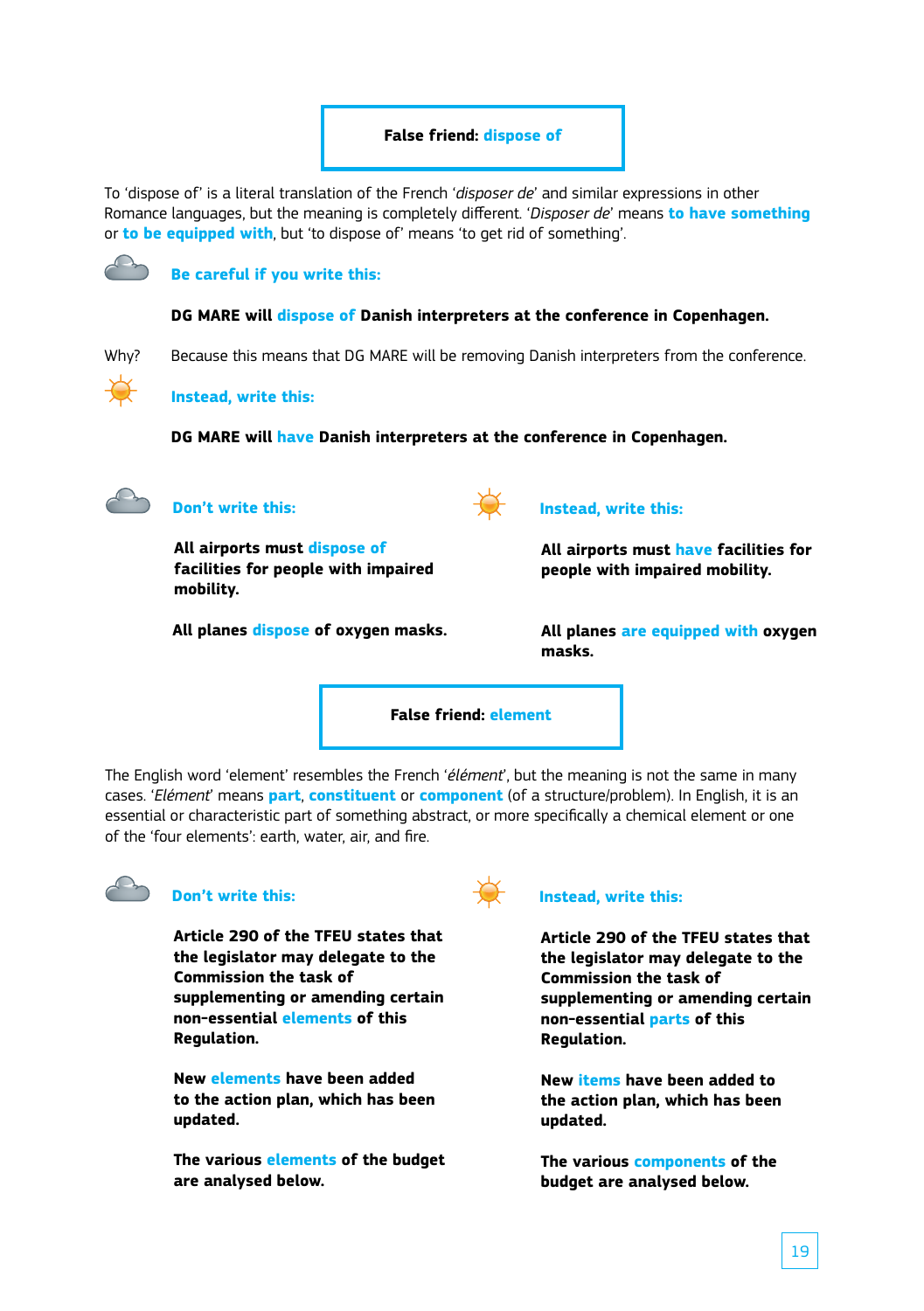#### **False friend: elaborate**

'To elaborate' is a literal translation of the French '*élaborer*', but it does not mean the same thing. French '*élaborer*' means to **draft**, **draw up**, **prepare**, **produce**, **formulate**, **write up** or **develop**.

 $\rightarrow$ 

'*En cours d'élaboration*' means **being drafted**, **prepared** or **drawn up**.



#### **Don't write this:**

**The website design was elaborated by a group of consultants.**

**We will conduct the survey when we have elaborated the questionnaire.**

**The parties agreed to cooperate in elaborating new planning rules.**

**Guidance is in the course of elaboration to help food businesses understand the new requirements.**

**Try this instead:**

**A group of consultants designed the website.**

**We will conduct the survey when we have drafted the questionnaire.**

**The parties agreed to cooperate in drawing up new planning rules.**

**We are preparing guidance to help food businesses understand the new requirements.**



The English verb 'elaborate' means to **go into more detail** or **expand** upon something.

#### **You can write this:**

**Your mission report does not explain why you took three days to travel from Amsterdam to Brussels. Please elaborate.**

**She elaborated on the main ideas in her dissertation.**



The adjective 'elaborate' is used to describe something that is detailed or complicated.

**You can write this:**

**That sounds like a very elaborate plan for such a simple task.**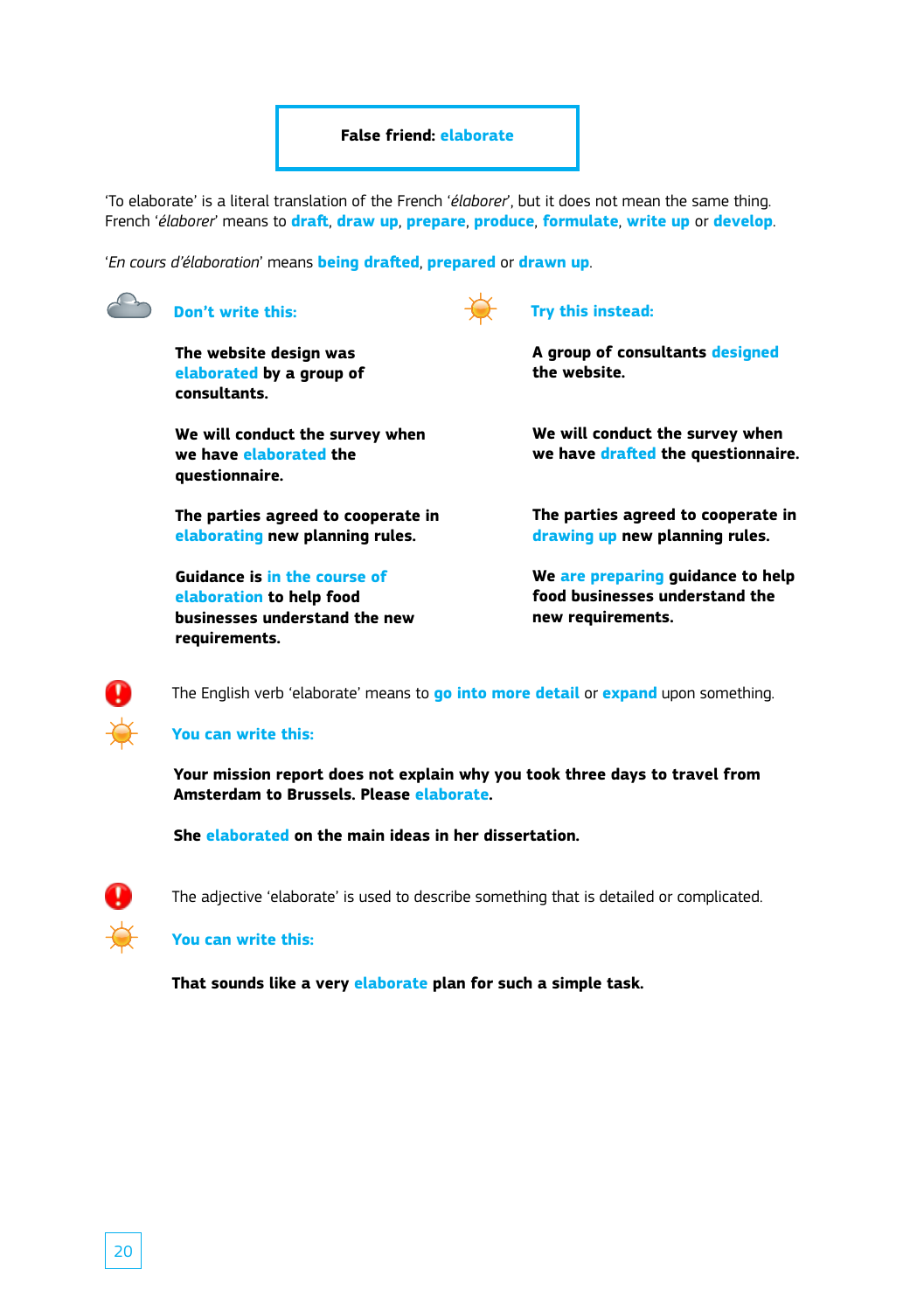

The English word 'eventually' looks like the French '*éventuellement*' and the German '*eventuell*', but it does not mean the same thing. French '*éventuellement*' and German '*eventuell*' mean **possibly**. In English, 'eventually' means 'certainly' or 'later on'.



**Be careful if you write this:**

#### **European airspace will eventually be closed by volcanic ash next month.**

Why? Because this means that it will definitely be closed next month.

**The Green Party will eventually come into power.**

Why? Because this means that they will definitely come into power one day, which might not be what is meant.



**Instead, write this:**

**European airspace will possibly be closed by volcanic ash next month.**

**The Green Party will possibly come into power.**

For the same reasons, 'eventual' is often misused.



**Don't write this:**

**Please send eventual enquiries on the products by email to the address below.**

#### **Instead, write this:**

**Please send any enquiries on the products by email to the address below.**

**False friend: expose**

To 'expose' is a literal translation of the French '*exposer*', but it does not always have the same meaning. A particular problem arises with the reflexive form of the verb. In English, 'to expose oneself' has a specific meaning: to expose one's naked body in public. The French '*s'expose*r' may be used to refer to an artist **exhibiting** work, or to a person **explaining** or **expounding** arguments.



**Don't write this:**



**Instead, write this:**

**A Belgian artist will exhibit his work in the Berlaymont.**

**The President set out her views to the European Parliament.**

**A Belgian artist will expose himself in the Berlaymont.**

**The President exposed herself to the European Parliament.**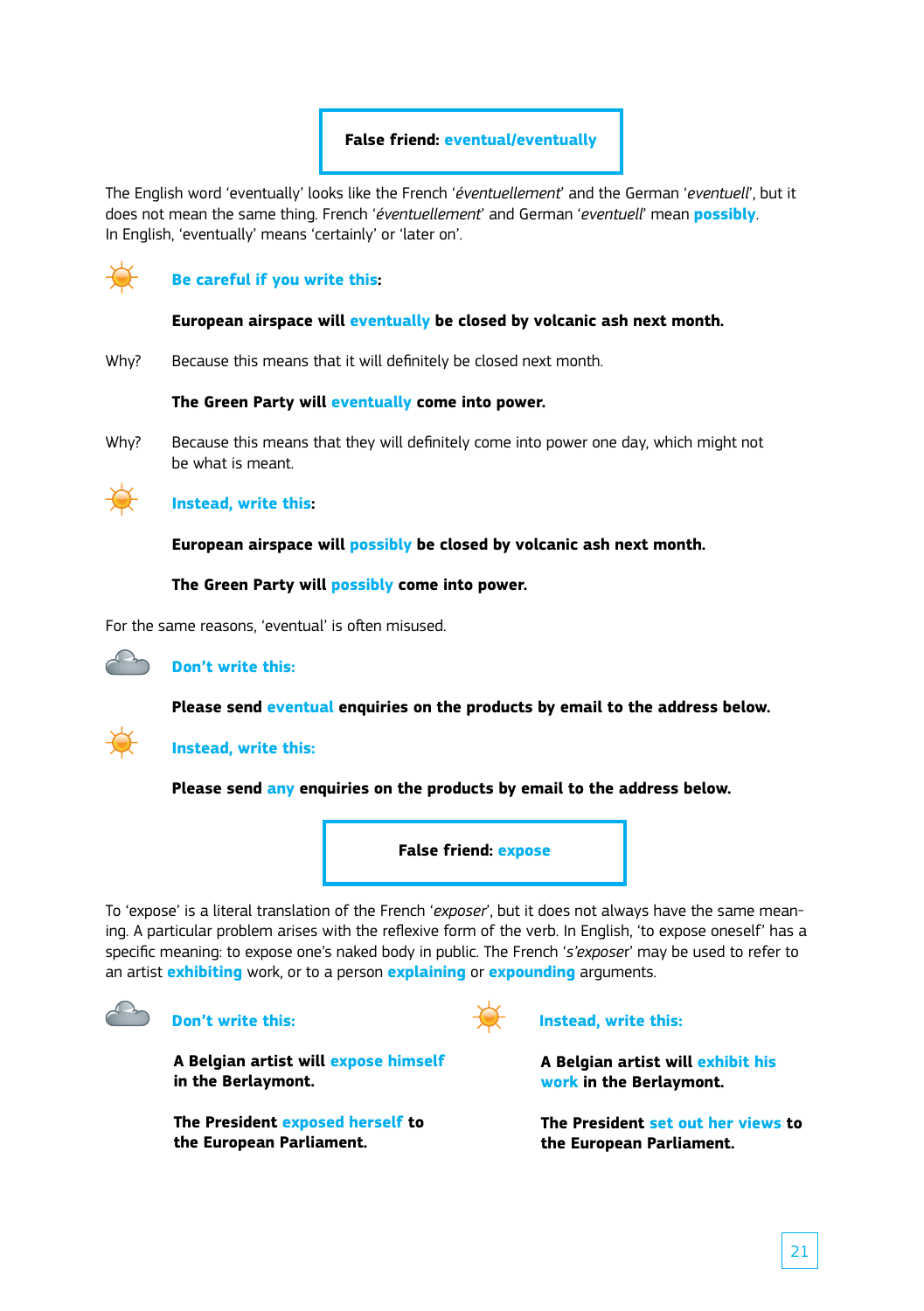#### **False friend: foresee**

'To foresee' is a literal translation of the French '*prévoir*' and similar expressions in other Romance languages, but it doesn't always mean the same. 'To foresee' means to predict or forecast the future, usually involving a crystal ball.

The French terms '*prévoir/ prévu*' are often used to refer to the provisions laid down in legislation. In this sort of context, the best straight equivalent is **provide for**.

In other contexts, *prévu* can mean **planned**, **considered**, **scheduled**, **envisaged** or **anticipated.**



# **Don't write this:**

**Article 15 foresees some exceptions to the general rules.**

**The necessary funds have not been foreseen in the budget.**

**Finland has implemented the foreseen fiscal measures.**

**The office move is foreseen for the end of the year.**

**To avoid possible bankruptcy, we could foresee restructuring the business.**



**Article 15 provides for some exceptions to the general rules.**

**The necessary funds have not been provided in the budget.**

**Finland has implemented the planned fiscal measures.**

**The office move is scheduled for the end of the year.**

**To avoid possible bankruptcy, we could consider restructuring the business.**



**This is the correct way of using 'foresee', meaning predict or forecast:**

**The fall of Troy was foreseen by Cassandra.**



The French '*projet*' does not always translate as 'project' in English. For example, '*projet de budget*' means **draft budget** and '*projet de loi*' means **bill** or **draft law**.



**Don't write this:**

**The budget project provides for considerable investment in research.**

**The Ministry of Health issued its opinion today on a project regulation establishing a 'Code of Ethics'.**



#### **Instead, write this:**

**The draft budget provides for considerable investment in research.**

**The Ministry of Health issued its opinion today on a draft regulation establishing a 'Code of Ethics'.**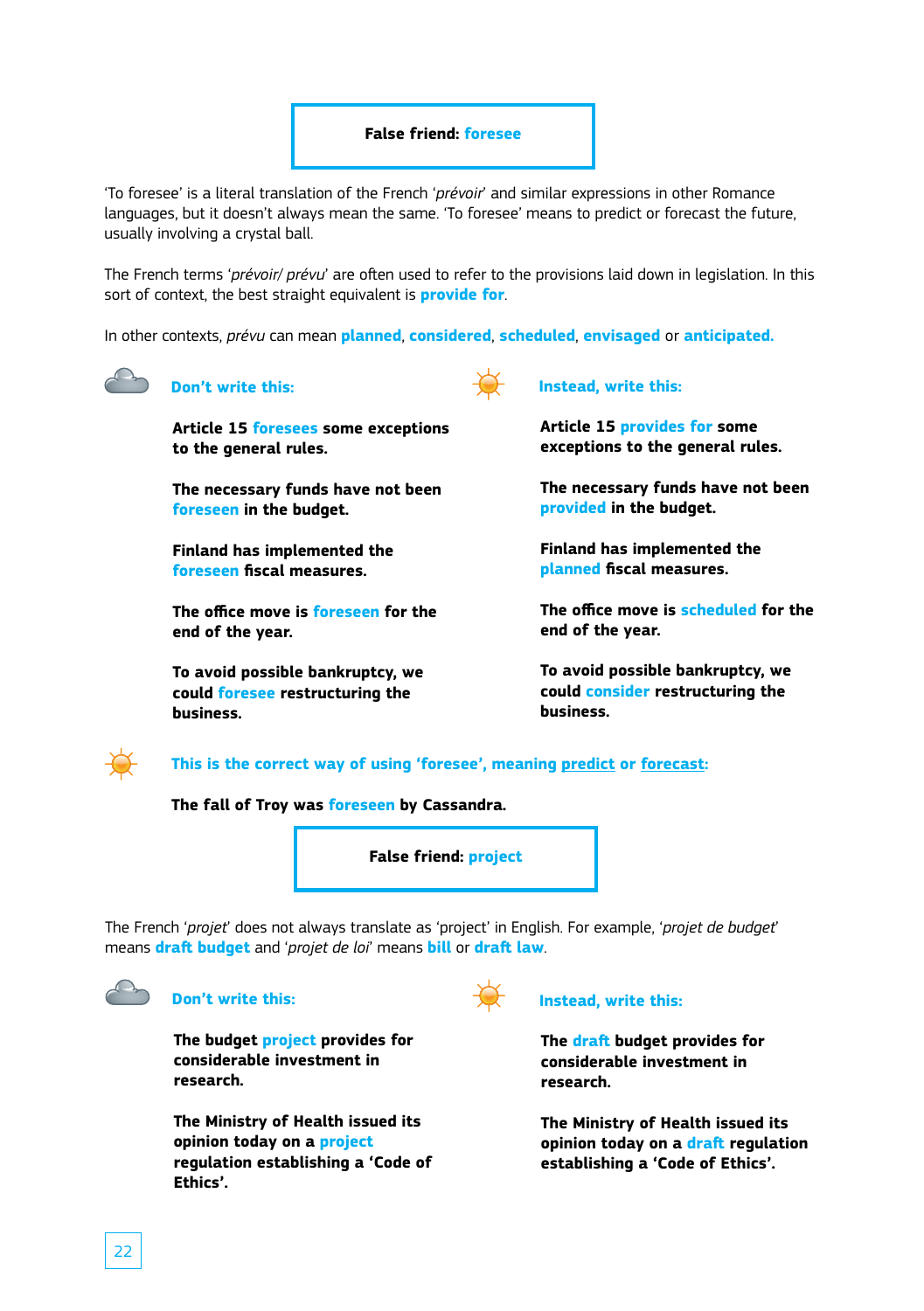**False friend: punctual/punctually**

The English word 'punctual' looks like the French '*ponctuel*' and the German '*punktuell*'. However, 'punctual' means 'on time'; it never means **sporadic**, **occasional** or **localised**, as in the other languages.



## **Don't write this:**

**I have only made a few punctual changes.**



**Instead, write this:**

**I have only made a few changes here and there.**



**This is the correct way of using 'punctual' and 'punctually':** 

**Please arrive punctually at the meeting.**

**The train leaves at 06:58. Please be punctual.**

Why? Because this means 'Please arrive **on time**'.



The English verb 'to report' looks as if it means the same as the French '*reporter*', but the meaning is completely different. '*Reporter*' means to **postpone** to a later date, or to **carry over** money in accounts.



# **Don't write this:**

**DG HR has reported the application deadline to 15 December.**

**A sum of €5 million was reported from 2013 to 2014 for new projects.**



# **Instead, write this:**

**DG HR has postponed the application deadline to 15 December.**

**A sum of €5 million was carried over from 2013 to 2014 for new projects.**

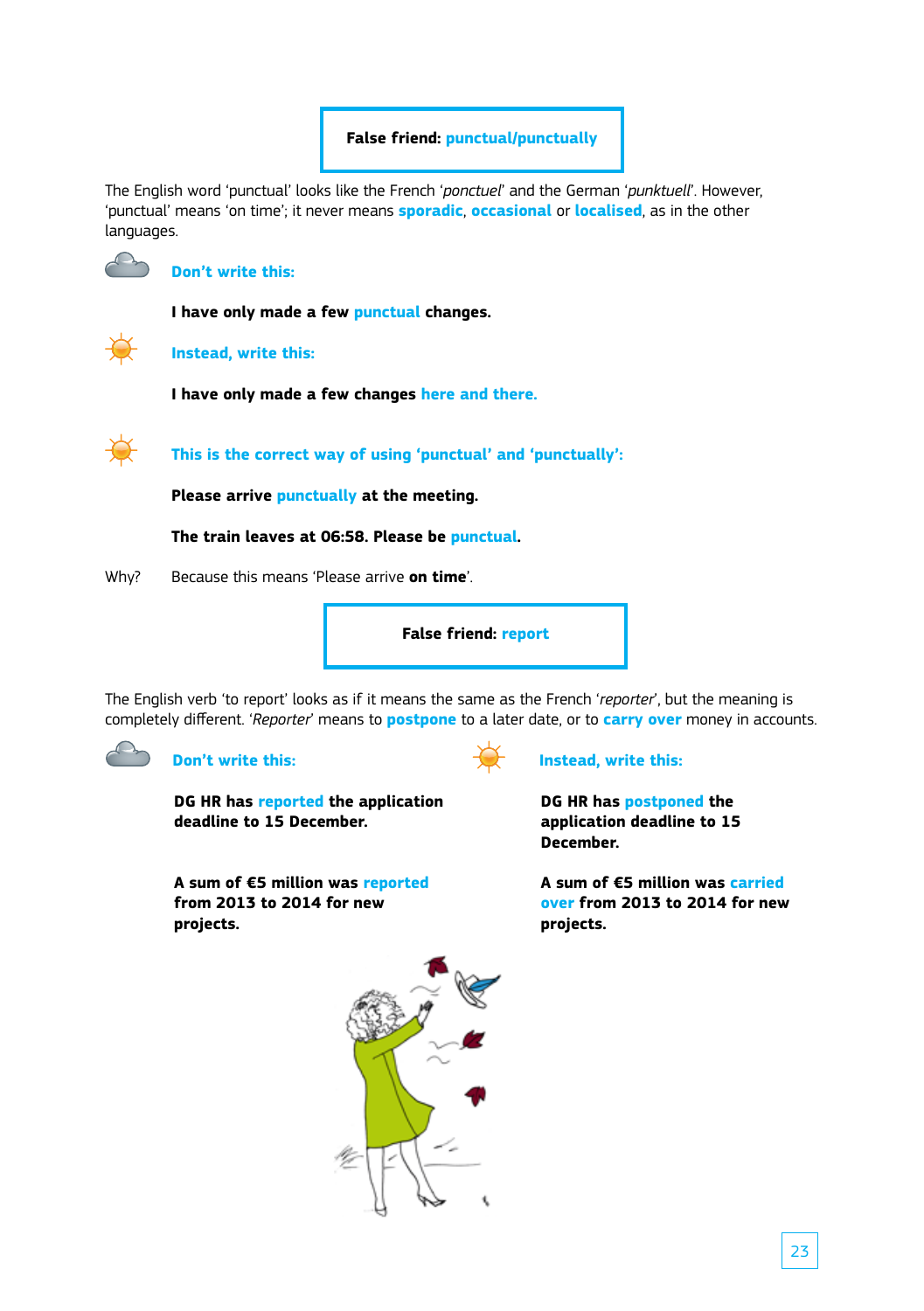# **False friend: respect**

'To respect' is a literal translation of the French '*respecter*', but it is not always used in the same way. The English word means 'to value' or 'honour' someone or something. The French '*respecter*' means to **meet** (a deadline), **observe** (principles and rules), **comply** (with rules) or **uphold**.



## **Don't write this:**

**You did not respect the deadline for completing the report.**

**Try this instead:**

**You did not meet the deadline for completing the report.**

**Please respect the rules. Please observe the rules.**

**This is the correct way of using 'respect', meaning value or honour:**

**The company has an obligation to respect human rights under its Code of Ethics.**

**I respect his courage in standing up to the bullies.**



'Sensible' is a literal translation of the French '*sensible*' and the German '*sensibel*', but it doesn't mean the same. The French and German words mean **sensitive**, but the English word means 'reasonable'.

**Be careful when you write this:**

**This is not a politically sensible decision.**

Why? Because you are saying the decision is not reasonable, which is probably not what you mean!



**Instead, write this:**

**This is not a politically sensitive decision.**



**This is the correct way of using 'sensible' meaning reasonable:**

**Let's be sensible, your 50-page mission report is far too long. I'm sure you could trim it.** 

**For our walk along the Moselle, please wear sensible shoes.**

**Additional examples of false friends, with detailed explanations, can be found in: 'Misused words and expressions in EU publications' http://www.eca.europa.eu/Lists/ECADocuments/EN\_TERMINIOLOGY\_PUBLICATION/EN\_ TERMINIOLOGY\_PUBLICATION\_EN.pdf**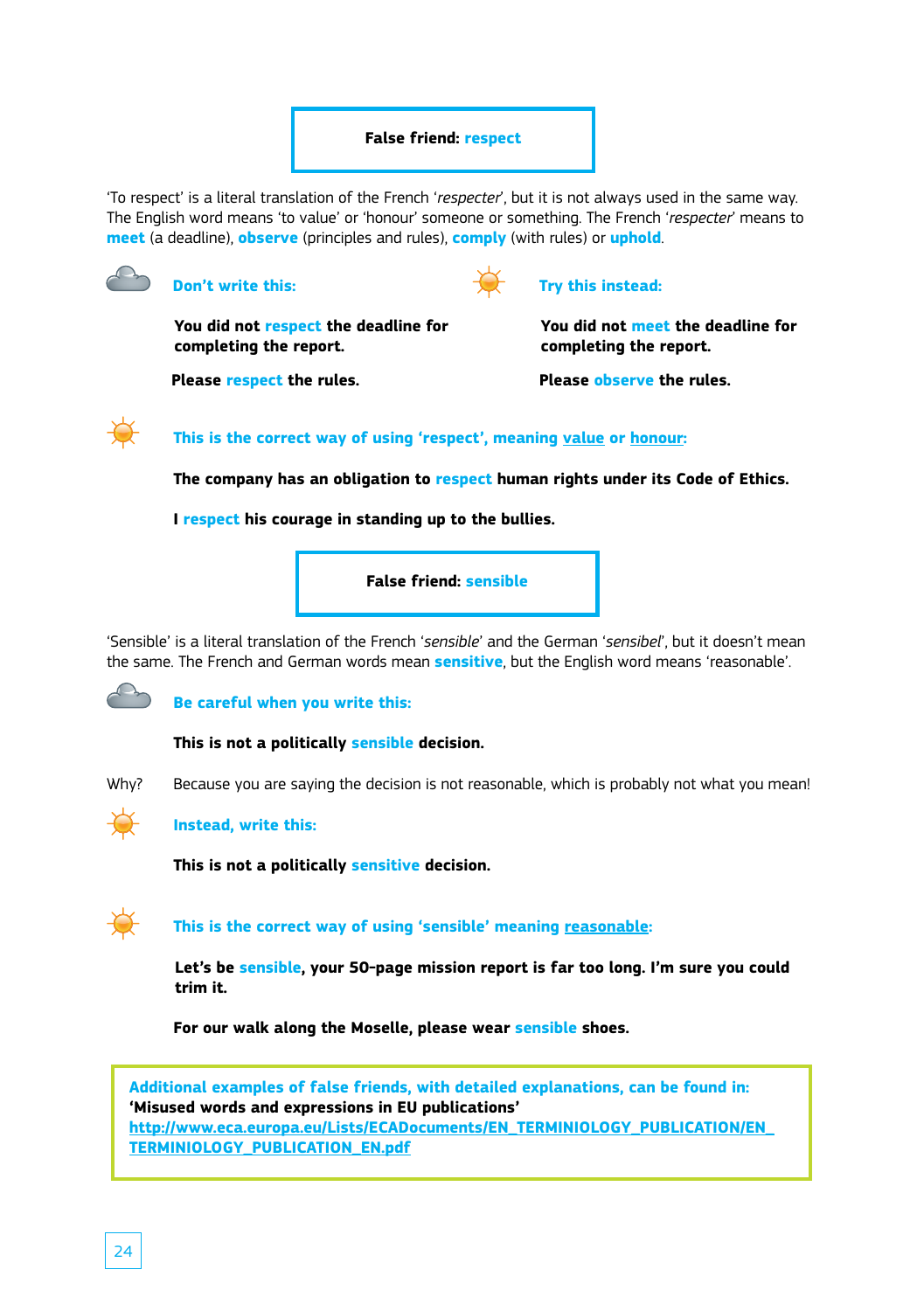# Tips on usage (grammar, vocabulary, punctuation)

# Take care when using adjectival/adverbial phrases

#### **This is unclear!**

#### **Rules were adopted on packaging toys as recommended by the Consumer Council.**

(What had the Consumer Council recommended? Packaging toys? Packaging them in a certain way? Or rules on packaging?)



#### **Make it clear!**

Put the adverbial phrase 'as recommended by …' next to the action to which it applies.

**As recommended by the Consumer Council, rules were adopted on packaging toys**.

#### **This is unclear!**

**Parliament made a number of changes to the law on access to information requested by the OSCE (Organisation for Security and Co-operation in Europe).**

(What had the OSCE requested? Information? Or access to information? Or the law on access to information? Or changes to that law?)

## **Make it clear!**

Put the adjectival phrase 'requested by …' next to the noun to which it applies.

**Parliament made a number of changes, requested by the OSCE, to the law on access to information.**

Or make it an adverbial phrase instead, and put it in the right place:

**As requested by the OSCE, Parliament made changes to the law on access to information.**

**At the OSCE's request, Parliament changed the law on access to information.**

# Take care with the word 'which'

#### **This is unclear!**

**The President announced a far-reaching reform of the electoral process, which was followed by a decision to reduce the number of MPs.**

(Did the decision follow the electoral process? Or did it follow the reform? Or did it follow the President's announcement?)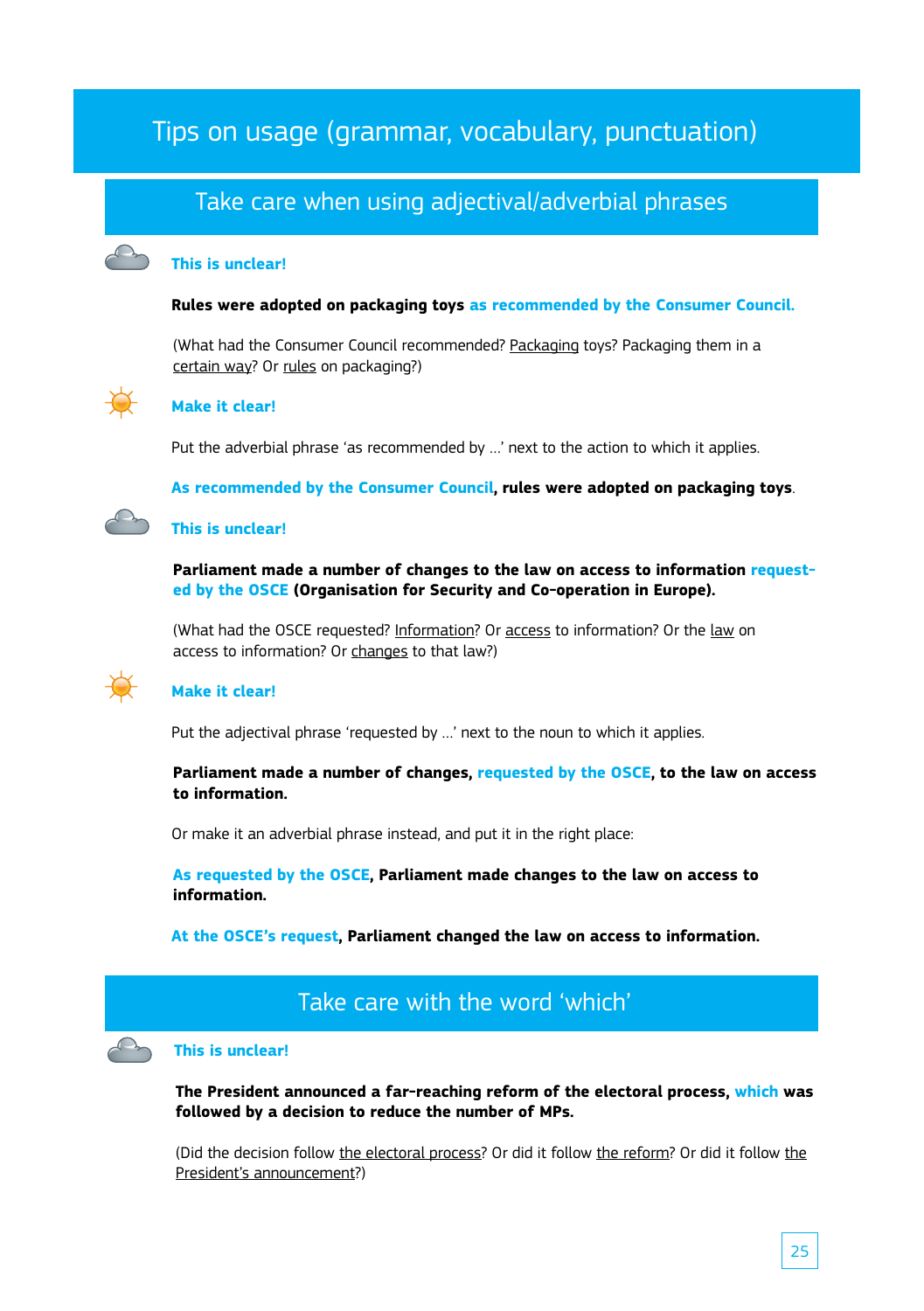

#### **Make it clear!**

**The President announced a far-reaching reform of the electoral process. Following this reform** [or **the elections** or **the announcement**]**, the President** [or **Parliament** or **the Government**] **decided to reduce the number of MPs.**



#### **This is unclear!**

**Parliament adopted a new version of the law on local elections which had been widely criticised by election experts.**

(What had been widely criticised? The local elections? Or the law on local elections? Or the new version of that law?)



#### **Make it clear!**

**Parliament adopted a new version of the law on local elections, as the old law had been widely criticised by election experts.**

# To use or not to use a comma?

#### **With a comma**

**The government adopted new rules on the inspection of farms, applying stricter hygiene standards.**

This means that the new rules apply stricter standards to the inspection of all farms.

#### **Without a comma**

#### **The government adopted new rules on the inspection of farms applying stricter hygiene standards.**

This means that the new inspection rules apply only to farms that apply stricter standards.

#### **With a comma**

**Air quality in schools is important because children, who are particularly vulnerable to pollutants, spend most of their time in school environments.**

This means that all children are vulnerable and all children spend a lot of time at school.

#### **Without a comma**

**Air quality in schools is important because children who are particularly vulnerable to pollutants spend most of their time in school environments.**

This means that certain (vulnerable) children spend a lot of time at school.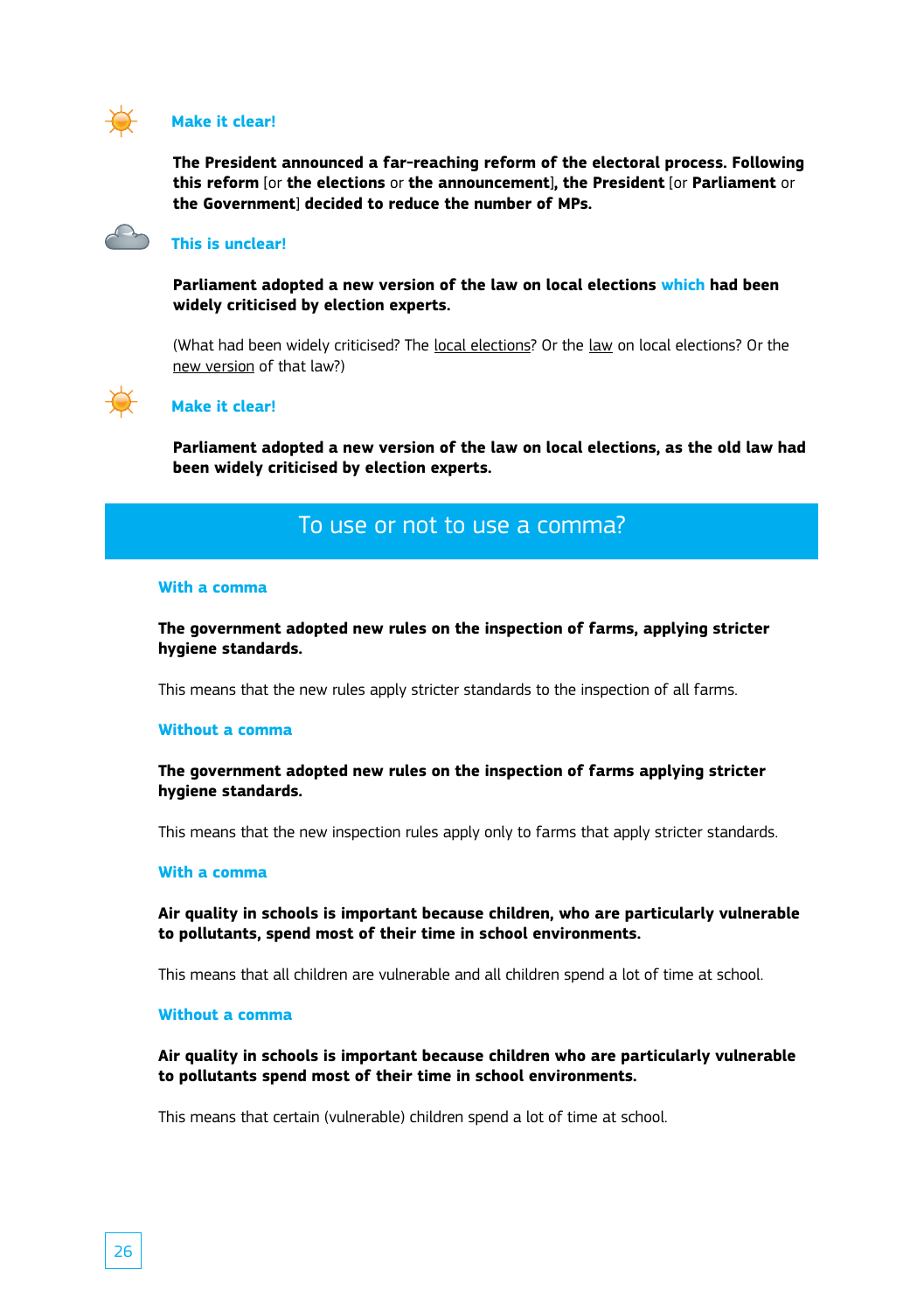# What is the right word or expression?

**'exclude' and 'exempt'**

'Excluded from' means 'not permitted to'; 'exempt from' means 'not required to'.

#### **Don't write this:**

**The areas listed shall be excluded from the energy efficiency requirements.**



#### **Instead, write this:**

**The areas listed shall be exempt from the energy efficiency requirements.**



**Don't write this:**

**Requests for exclusion from the rules shall be submitted within one year of the entry into force of this regulation.**



## **Instead, write this:**

**Requests for exemption from the rules shall be submitted within one year of the entry into force of this regulation.**



**This is the correct way of using 'exclude':**

**Expatriate Scots were excluded from voting in the independence referendum.**

**'in case of' and 'in the event of'**

'In case of' is most often used in a set phrase: 'in case of emergency, [do X]' – it's used when giving instructions to people. 'In the event of' is more often used when referring to a situation that might occur.



#### **Don't write this:**

**The labour market has been applying the 'flexicurity' model that combines flexible hiring and firing rules with a generous social safety net in the form of income compensation in case of unemployment.** 



#### **instead, write this:**

**The labour market has been applying the 'flexicurity' model that combines flexible hiring and firing rules with a generous social safety net in the form of income compensation in the event of unemployment.**



**This is the correct way of using 'in case of':**

**In case of fire, do not use the lift.**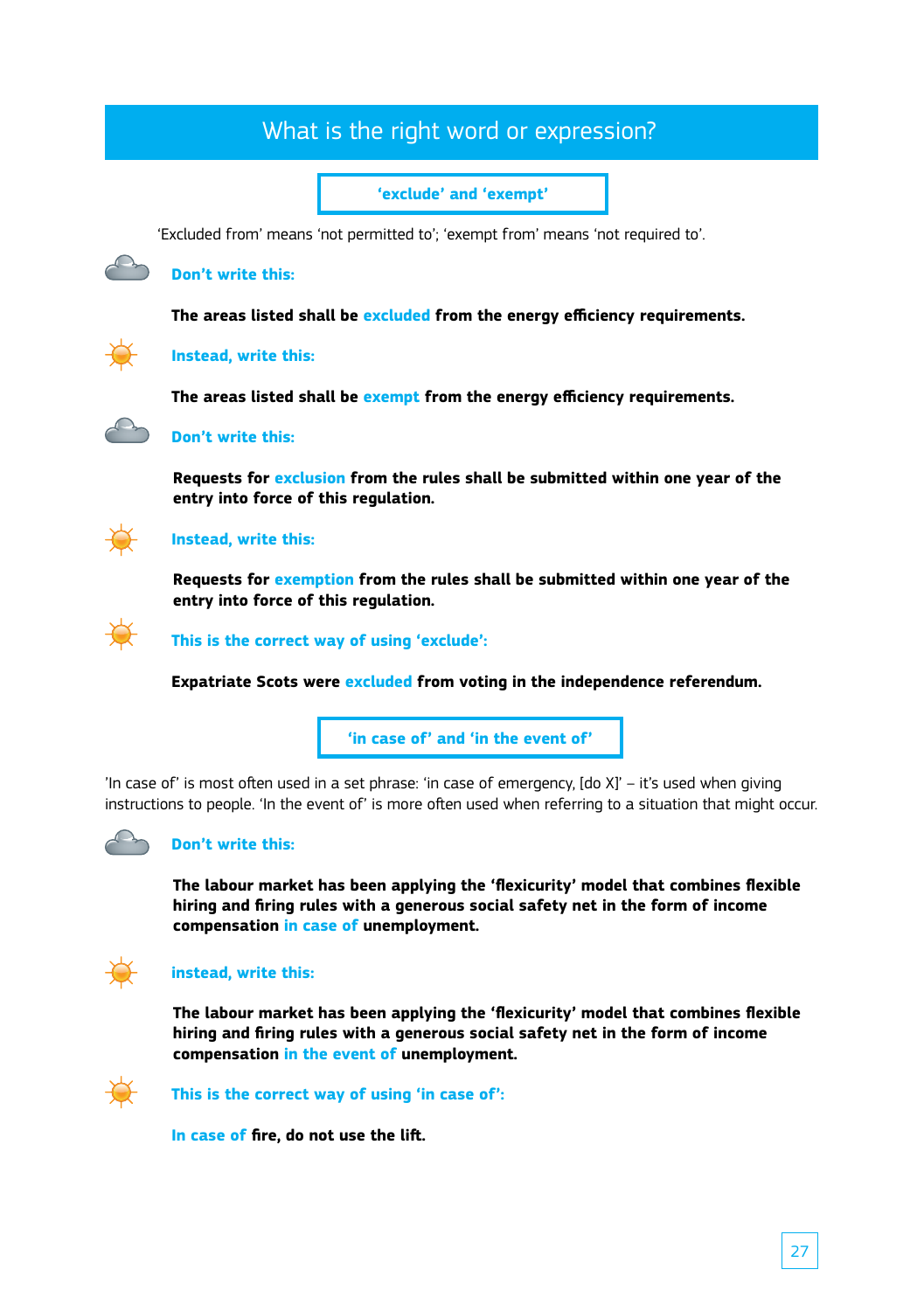

'With a view to' means 'with the intention of', while 'in view of' is similar to 'as a result of'.



#### **Don't write this:**

**In 2013, Poland set its legislative procedure in motion in view of adopting new national rules to address the weaknesses identified in the Action Plan.**



#### **Instead, write this:**

**In 2013, Poland set its legislative procedure in motion with a view to adopting new national rules to address the weaknesses identified in the Action Plan.**



#### **This is the correct way of using 'in view of' meaning as a result of:**

**The committee decided to consider the security issue at a later meeting, in view of the packed agenda.**

**'ensure', insure' and 'assure'**

These three words are sometimes confused.

- 'Ensure' means to make (something) certain.
- 'Insure' refers to making arrangements to obtain financial compensation in the event of an accident or loss.
- The most common meaning of 'to assure' is to inform (somebody) positively.



#### **Don't write this:**

**Fishing opportunities should be distributed among Member States in such a way as to assure each Member State relative stability of fishing activities.**



#### **Instead, write this:**

**Fishing opportunities should be distributed among Member States in such a way as to ensure that each Member State enjoys relative stability of fishing activities.**



**This is the correct way of using 'insure':**

**All household items should be insured for their full replacement cost.** 



#### **This is the correct way of using 'assure':**

**Airline staff assured passengers that there would be no significant disruption despite the strike by air traffic controllers.**



'Assure' can also mean to make certain or safe — but in this sense it is mainly used in the passive or adjectival form.

- **Be self-reliant and your success is assured!**
- **Rest assured that we will do all we can to find your missing luggage.**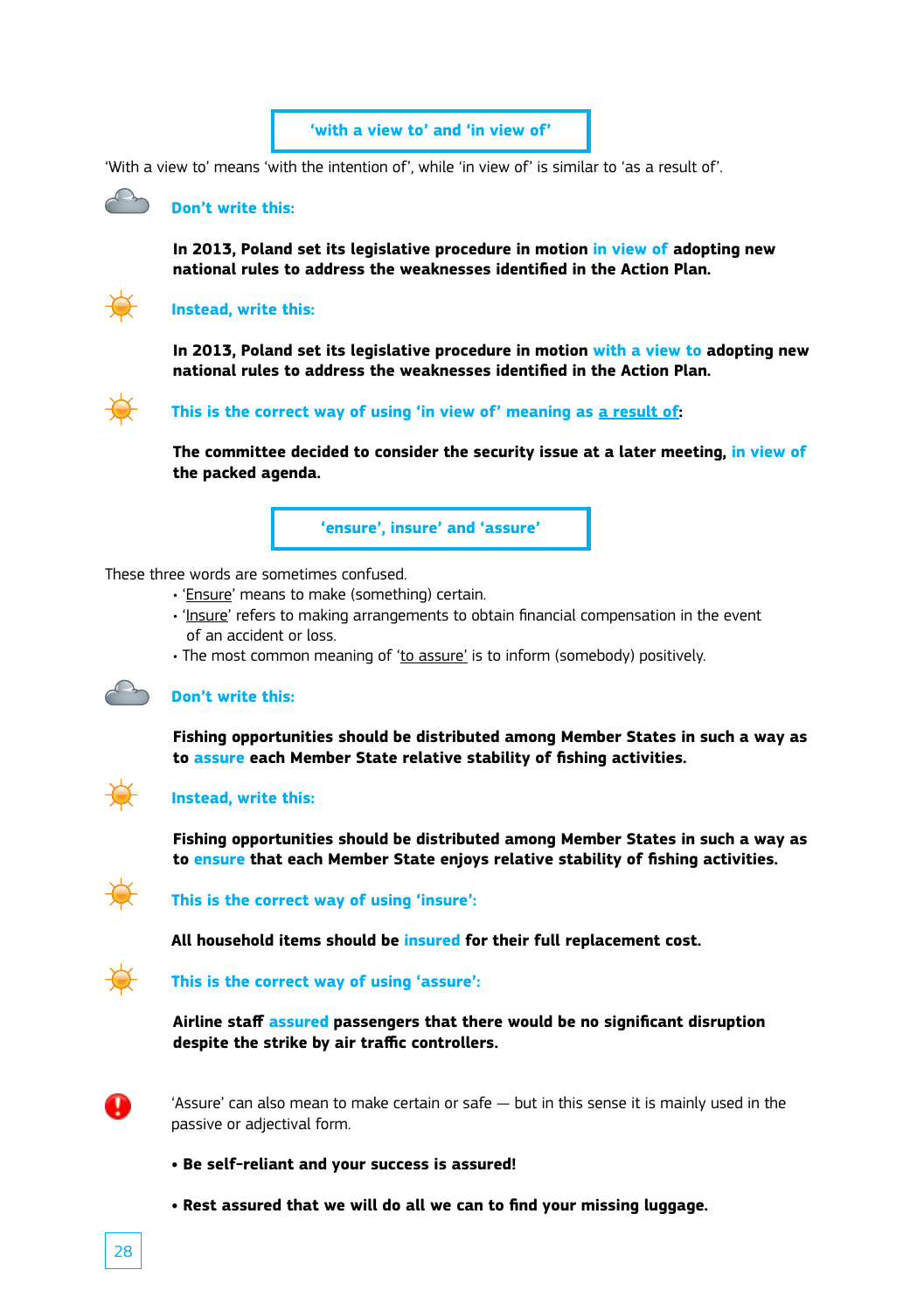# Test yourself!

#### **1) The police will find the thief eventually.**

This means:

- A) The police will never find the thief.
- B) The police will certainly find the thief, but it may take some time.
- C) It is possible that the police will find the thief, but not certain.
- D) We hope the police will find the thief

#### **2) 'The introduction of supplementation of remuneration for staff representation'**

What's wrong with this title?

- A) 'Supplementation' should have a capital 's'.
- B) 'Introduction' should have a capital 'I'.
- C) 'Remuneration' is Eurojargon.
- D) Too many words (nouns) ending in '-ion'.

#### **3) 'It was decided by the Commission that it had not been proved that the directive had been disregarded by the Member State in question'**

What's wrong with this sentence?

A) Nothing.

- B) 'Member State' should not have capital letters.
- C) Too many passive constructions.
- D) 'Proved' should be 'proven'.

#### **4) 'There was a payment delay of three months.'**

This means:

- A) It was permitted to wait three months before paying.
- B) The payment was made three months late.
- C) It was compulsory to wait three months before paying.
- D) EU law allowed three months before paying.

#### **5) Which of these texts would you use in a public awareness campaign against drinking and driving? Why?**

#### **First text:**

The consumption of alcohol before driving is a major cause of fatalities on Europe's roads and it is vital that the EU take action to raise awareness of the danger it poses.

#### **Second text:**

Drink driving kills thousands of people in Europe every year. You could be next. Want to stay alive? Don't drink and drive!

- A) First text, because it stresses the role of the EU.
- B) Second text, because it directly addresses the reader.
- C) First text, because the tone is more serious.
- D) Second text, because it specifies the number of people killed.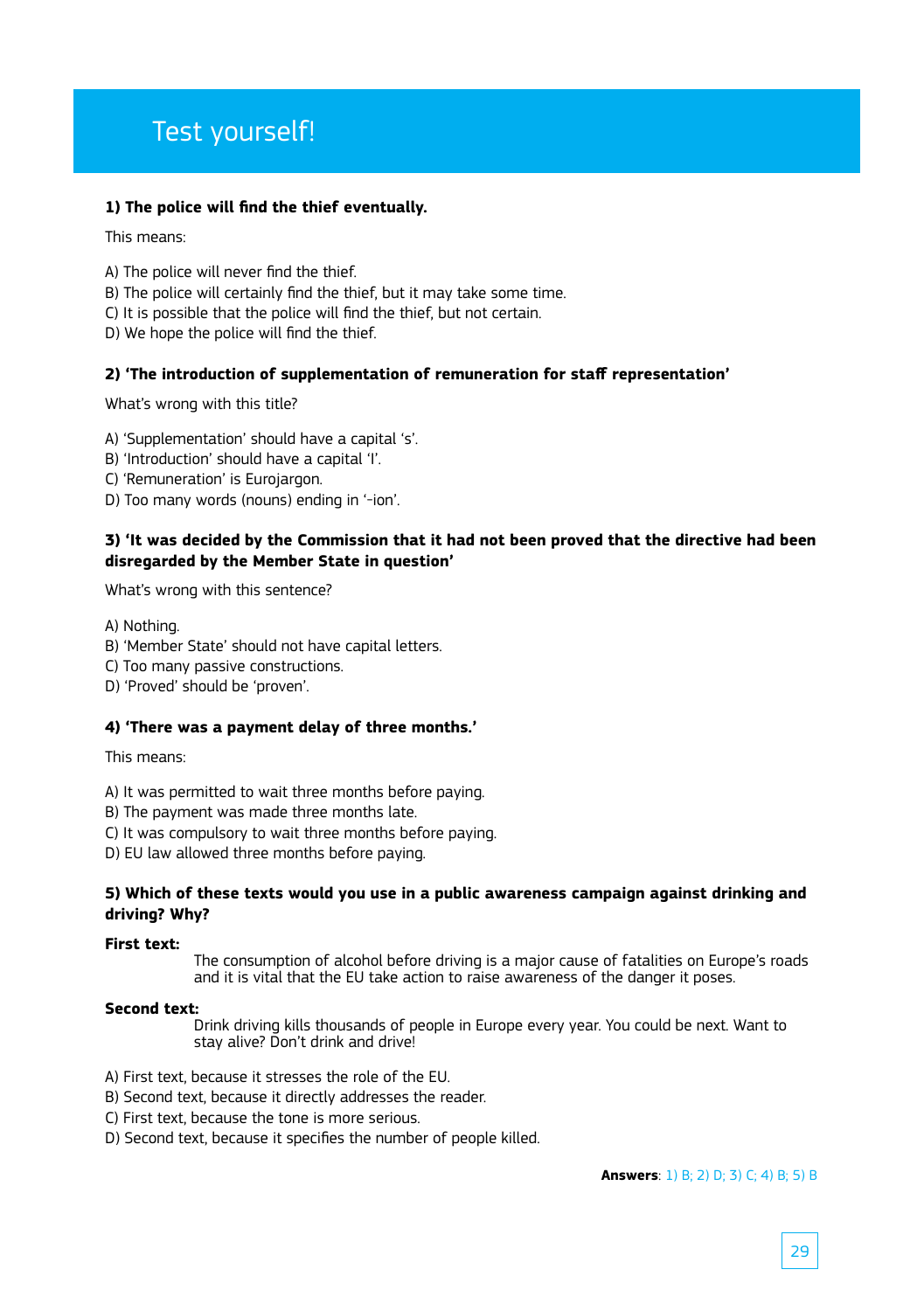# **Acknowledgements and further guidance**

This brochure was produced by the Editing Unit in the European Commission's Directorate-General for Translation. It is the second publication in the Clear Writing series. A French version is also available.

Illustrations by Zeta Field, Directorate-General for Translation, European Commission.

#### **Useful guidance**

*The English Style Guide*, a handbook for authors and translators working in English for the European Commission **http://ec.europa.eu/translation/english/guidelines/documents/styleguide\_english\_dgt\_en.pdf**

*The essential guide to drafting Commission documents on EU competition law* **http://goo.gl/XJiO6**

*Misused words and expressions in EU publications* **http://www.eca.europa.eu/Lists/ECADocuments/EN\_TERMINIOLOGY\_PUBLICATION/EN\_TER-MINIOLOGY\_PUBLICATION\_EN.pdf**

*CLEAR ENGLISH - Tips for Translators* **http://ec.europa.eu/translation/english/guidelines/documents/clear\_english\_en.pdf**

#### *EU jargon in English and some possible alternatives*

**http://ec.europa.eu/ipg/content/tips/words-style/jargon-alternatives\_en.htm**

#### *Europa Glossary*

**http://europa.eu/legislation\_summaries/glossary/index\_en.htm**

#### *Writing for the web*

**www.ec.europa.eu/ipg/content/tips/index\_en.htm**

**More guidance on writing specific types of documents** is available to European Commission staff at: **https://myintracomm.ec.europa.eu/hr\_admin/en/drafting/Pages/index.aspx**

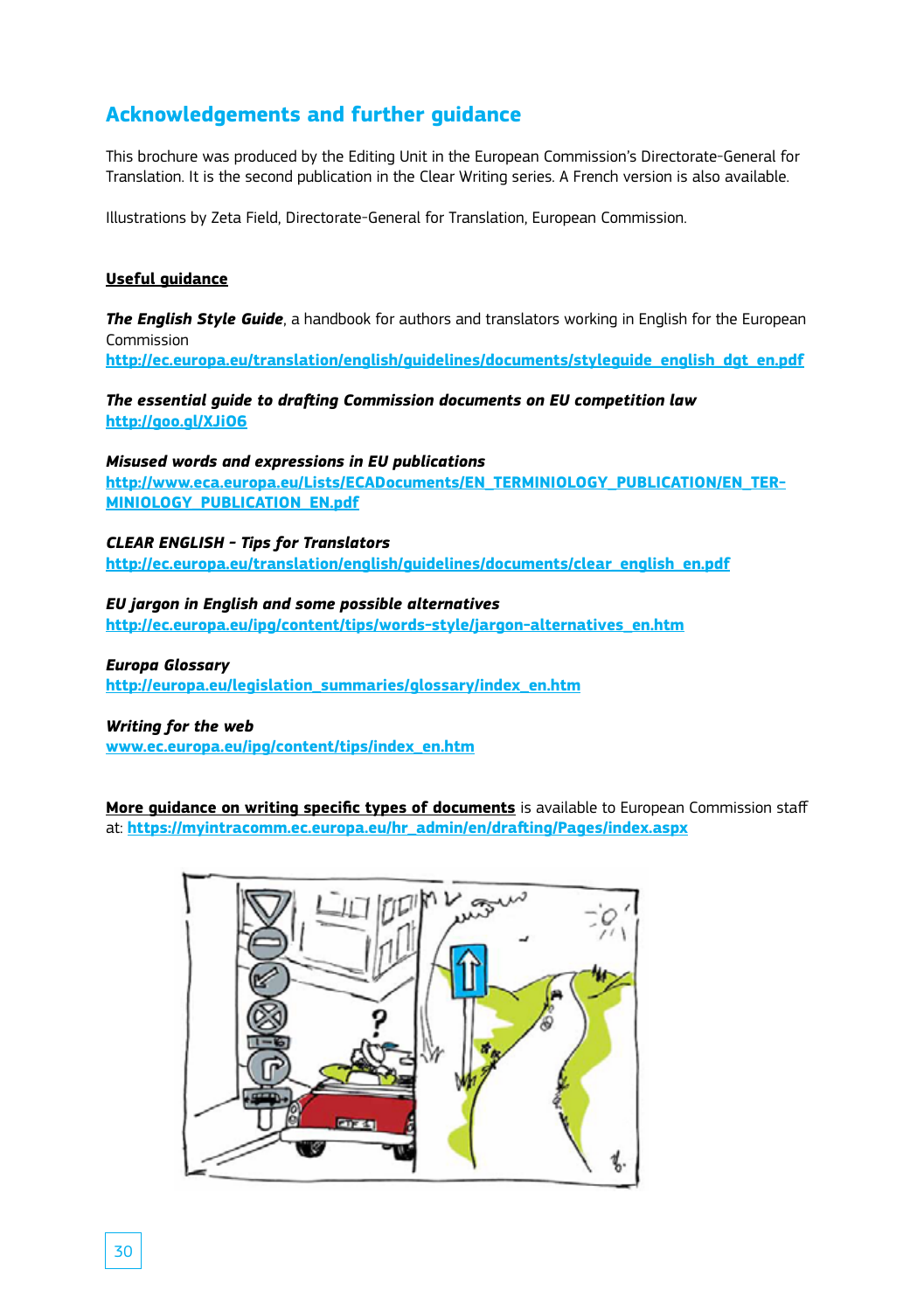

The **How to write clearly** guide is available in all official EU languages at: **http://bookshop.europa.eu/en/how-to-write-clearly-pbHC3212148/**